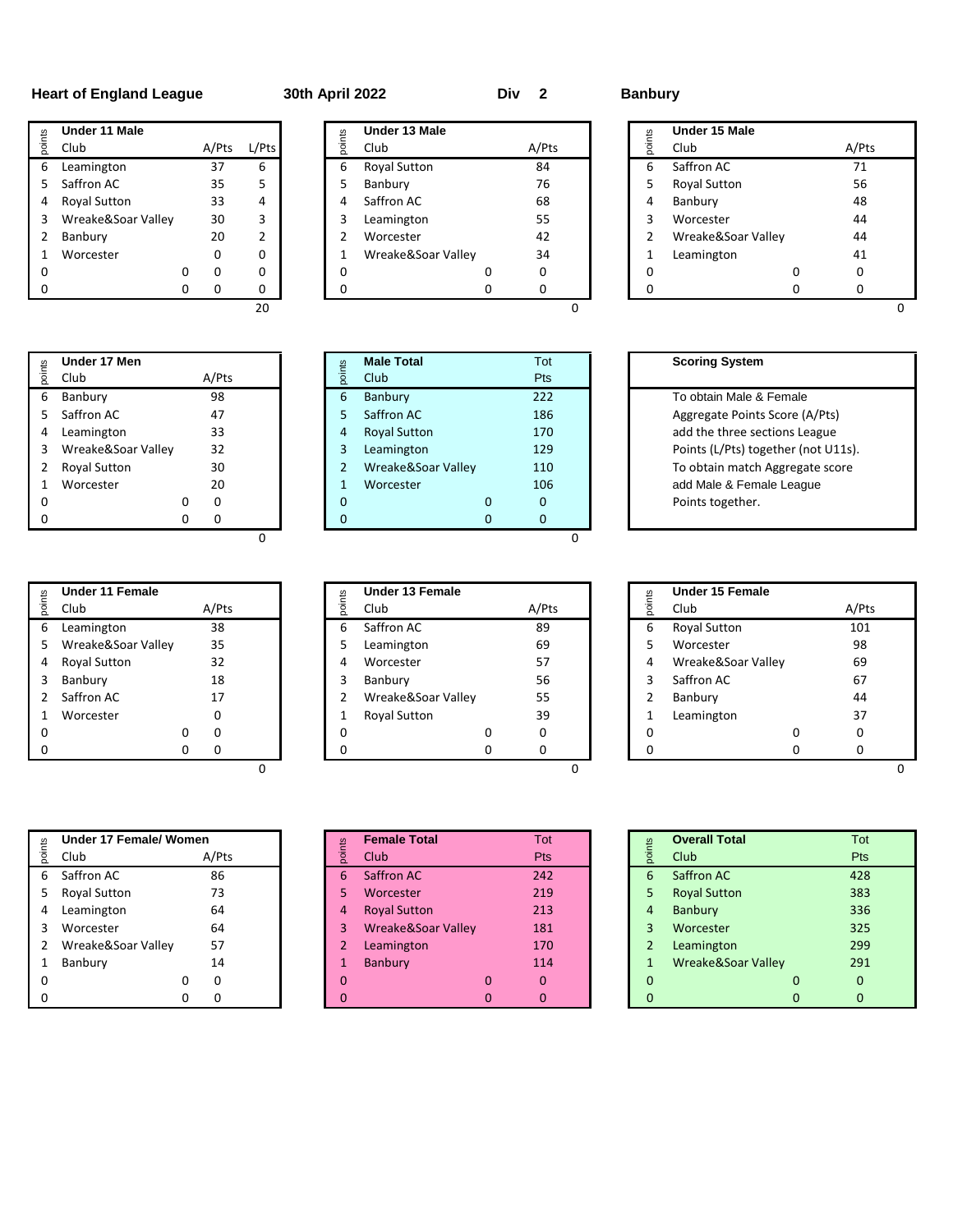| Event No |       | <b>Division</b>    | $\overline{2}$ |           | U11 Male                                              |                                                    | Venue Banbury                         | <b>Heart of England League Results</b> |                                       | 30th April 2022<br>Date |         |                       | Banbury        | Leamington     | Royal Sutton   | Saffron AC              | Worcester | Wreake&Soar<br>Valley     |   |   |
|----------|-------|--------------------|----------------|-----------|-------------------------------------------------------|----------------------------------------------------|---------------------------------------|----------------------------------------|---------------------------------------|-------------------------|---------|-----------------------|----------------|----------------|----------------|-------------------------|-----------|---------------------------|---|---|
|          | Time  | Event              |                | <b>NS</b> | First                                                 | Second                                             | Third                                 | Fourth                                 | Fifth                                 | Sixth                   | Seventh | Eighth                | J              | ${\sf R}$      | G              | Q                       | Y         | $\boldsymbol{\mathsf{x}}$ |   |   |
|          |       | U11 Male           | A              |           | <b>Rufus Brown</b>                                    | <b>Edward Birchall</b>                             | <b>JASON ADBOR</b>                    | Danehvay Butterfi Douglas Spence       |                                       |                         |         |                       |                |                |                |                         |           |                           |   |   |
| 5        | 11.45 |                    |                |           | Wreake 29.27                                          | Leam<br>25.87                                      | Royal<br>23.92                        | Saff<br>16.07                          | 15.93<br>Ban                          |                         |         |                       | $\overline{2}$ | 5              | $\overline{4}$ | $\overline{\mathbf{3}}$ |           | 6                         |   |   |
|          |       | Howler             | в              |           | <b>JUSREISSI CHATH George North</b><br>22.34<br>Royal | Leam<br>18.86                                      | <b>Ollie Stocker</b><br>Saff<br>10.03 |                                        |                                       |                         |         |                       |                | 5              | 6              | $\overline{4}$          |           |                           |   |   |
|          |       | U11 Male           | A              |           | <b>Harry Kean</b>                                     | <b>JASON ADBOR</b>                                 | <b>Lewis Elliott</b>                  | <b>Andrew Rutledge</b>                 | <b>Elliot Wright</b>                  |                         |         |                       |                |                |                |                         |           |                           |   |   |
| 16       | 12.30 |                    |                |           | Leam<br>3.80                                          | Royal<br>3.72                                      | Saff<br>3.50                          | Ban<br>3.11                            | Wreake<br>2.72                        |                         |         |                       | $\overline{3}$ | 6              | 5              | $\overline{4}$          |           | $\overline{2}$            |   |   |
|          |       | Long Jump          | в              |           | Pit 1 Casey Pallett                                   | Ethan Dean                                         | <b>James Evans</b>                    | <b>LEO PICKERING G</b>                 | Andrei Ungureanu                      |                         |         |                       |                |                |                |                         |           |                           |   |   |
|          |       |                    |                |           | Saff<br>3.27                                          | Ban<br>2.52                                        | Wreake<br>2.47                        | Royal<br>2.45                          | 2.43<br>Leam                          |                         |         |                       | 5              | $\overline{2}$ | 3              | 6                       |           | 4                         |   |   |
|          |       | U11 Male           | A              |           | <b>Phillip Wardlaw</b>                                | <b>Bobby Sharpe</b>                                | <b>Andrew Rutledge</b>                | <b>Edward Birchall</b>                 | <b>JUSREISSI CHATH</b>                |                         |         |                       |                |                |                |                         |           |                           |   |   |
| 34       | 1.50  |                    |                |           | Saff<br>1.56.8                                        | Wreake 2.00.1                                      | 2.04.4<br>Ban                         | Leam<br>2.05.7                         | 2.12.3<br>Royal                       |                         |         |                       | $\overline{4}$ | $\overline{3}$ | $\overline{2}$ | 6                       |           | 5                         |   |   |
|          |       | 600m               | в              |           | <b>LEO PICKERING GI George North</b>                  |                                                    | Danehvay Butterfi                     | <b>James Evans</b>                     | <b>Douglas Spence</b>                 |                         |         |                       |                |                |                |                         |           |                           |   |   |
|          |       |                    |                |           | Royal<br>2.14.5                                       | Leam<br>2.15.2                                     | Saff<br>2.15.8                        | Wreake 2.16.9                          | Ban<br>2.19.2                         |                         |         |                       | $\overline{2}$ | 5              | 6              | $\overline{4}$          |           | $\overline{3}$            |   |   |
| 53       | 2.55  | U11 Male           | A              |           | <b>Harry Kean</b><br>11.3<br>Leam                     | <b>Lewis Elliott</b><br>Saff<br>11.3               | <b>Rufus Brown</b><br>Wreake<br>11.6  | <b>JASON ADBOR</b><br>Royal<br>11.7    | <b>Andrew Rutledge</b><br>11.8<br>Ban |                         |         |                       | $\overline{2}$ | 6              | 3              | 5                       |           | $\overline{4}$            |   |   |
|          |       | 75m                | в              |           | <b>Elliot Wright</b>                                  | <b>Rory Kerr</b>                                   | <b>JUSREISSI CHATH Casey Pallett</b>  |                                        | Ethan Dean                            |                         |         |                       |                |                |                |                         |           |                           |   |   |
|          |       |                    |                |           | Wreake 12.2                                           | 12.2<br>Leam                                       | 12.2<br>Royal                         | Saff<br>12.3                           | 13.9<br>Ban                           |                         |         |                       | $\overline{2}$ | 5              | $\overline{4}$ | 3                       |           | 6                         |   |   |
|          |       | <b>Non Scoring</b> |                |           |                                                       |                                                    |                                       |                                        |                                       |                         |         |                       |                |                |                |                         |           |                           |   |   |
|          |       |                    |                |           | <b>Mikey Miskelly</b>                                 | <b>Rory Kerr</b>                                   | <b>Elliot Wright</b>                  | <b>Rory Kerr</b>                       |                                       |                         |         |                       |                |                |                |                         |           |                           |   |   |
| 38       |       | 1.55 U11 Male      | А              | <b>NS</b> |                                                       |                                                    |                                       |                                        |                                       |                         |         |                       |                |                |                |                         |           |                           |   |   |
|          |       |                    |                |           | Wreake 2.06.3                                         | Leam<br>2.06.7                                     | Wreake 2.07.0                         | Leam<br>2.20.2                         |                                       |                         |         |                       |                |                |                |                         |           |                           |   |   |
|          |       | 600m               | в              | <b>NS</b> |                                                       |                                                    |                                       |                                        |                                       |                         |         |                       |                |                |                |                         |           |                           |   |   |
|          |       |                    |                |           |                                                       |                                                    |                                       |                                        |                                       |                         |         |                       |                |                |                |                         |           |                           |   |   |
| 54       |       | 3.00 U11 Male      | А              | <b>NS</b> | 128                                                   | Danehvay Butterfi Andrei Ungureanu Phillip Wardlaw | 127                                   | <b>George North</b>                    | Lucio Pizzorno                        | <b>OLIVER MARSH</b>     |         |                       |                |                |                |                         |           |                           |   |   |
|          |       |                    |                |           | Saff<br>12.2                                          | 12.3<br>Leam                                       | Saff<br>12.3                          | 12.9<br>Leam                           | Wreake 13.2                           | 15.9<br>Royal           |         |                       |                |                |                |                         |           |                           |   |   |
|          |       |                    |                |           |                                                       |                                                    |                                       |                                        |                                       |                         |         |                       |                |                |                |                         |           |                           |   |   |
|          |       | 75m                | в              | <b>NS</b> |                                                       |                                                    |                                       |                                        |                                       |                         |         |                       |                |                |                |                         |           |                           |   |   |
|          |       |                    |                |           |                                                       |                                                    |                                       |                                        |                                       |                         |         |                       |                |                |                |                         |           |                           |   |   |
|          |       |                    |                |           |                                                       |                                                    |                                       |                                        |                                       |                         |         |                       |                |                |                |                         |           |                           |   |   |
|          |       |                    | A              |           |                                                       |                                                    |                                       |                                        |                                       |                         |         |                       |                |                |                |                         |           |                           |   |   |
|          |       |                    |                |           |                                                       |                                                    |                                       |                                        |                                       |                         |         |                       |                |                |                |                         |           |                           |   |   |
|          |       |                    | в              |           |                                                       |                                                    |                                       |                                        |                                       |                         |         |                       |                |                |                |                         |           |                           |   |   |
|          |       |                    |                |           |                                                       |                                                    |                                       |                                        |                                       |                         |         |                       |                |                |                |                         |           |                           |   |   |
|          |       |                    |                |           |                                                       |                                                    |                                       |                                        |                                       |                         |         |                       |                |                |                |                         |           |                           |   |   |
|          |       |                    | Α              |           |                                                       |                                                    |                                       |                                        |                                       |                         |         |                       |                |                |                |                         |           |                           |   |   |
|          |       |                    |                |           |                                                       |                                                    |                                       |                                        |                                       |                         |         |                       |                |                |                |                         |           |                           |   |   |
|          |       |                    |                |           |                                                       |                                                    |                                       |                                        |                                       |                         |         |                       |                |                |                |                         |           |                           |   |   |
|          |       |                    | в              |           |                                                       |                                                    |                                       |                                        |                                       |                         |         |                       |                |                |                |                         |           |                           |   |   |
|          |       |                    |                |           |                                                       |                                                    |                                       |                                        |                                       |                         |         |                       |                |                |                |                         |           |                           |   |   |
| 6        |       |                    |                |           |                                                       |                                                    |                                       |                                        |                                       |                         |         | <b>Total Points</b>   | 20             | 37             | 33             | 35                      |           | 30                        |   |   |
|          |       |                    |                |           |                                                       |                                                    |                                       |                                        |                                       |                         |         | <b>Match Position</b> | 5              | $\mathbf{1}$   | $\mathbf{3}$   | $\overline{2}$          | 6         | $\overline{4}$            | 6 | 6 |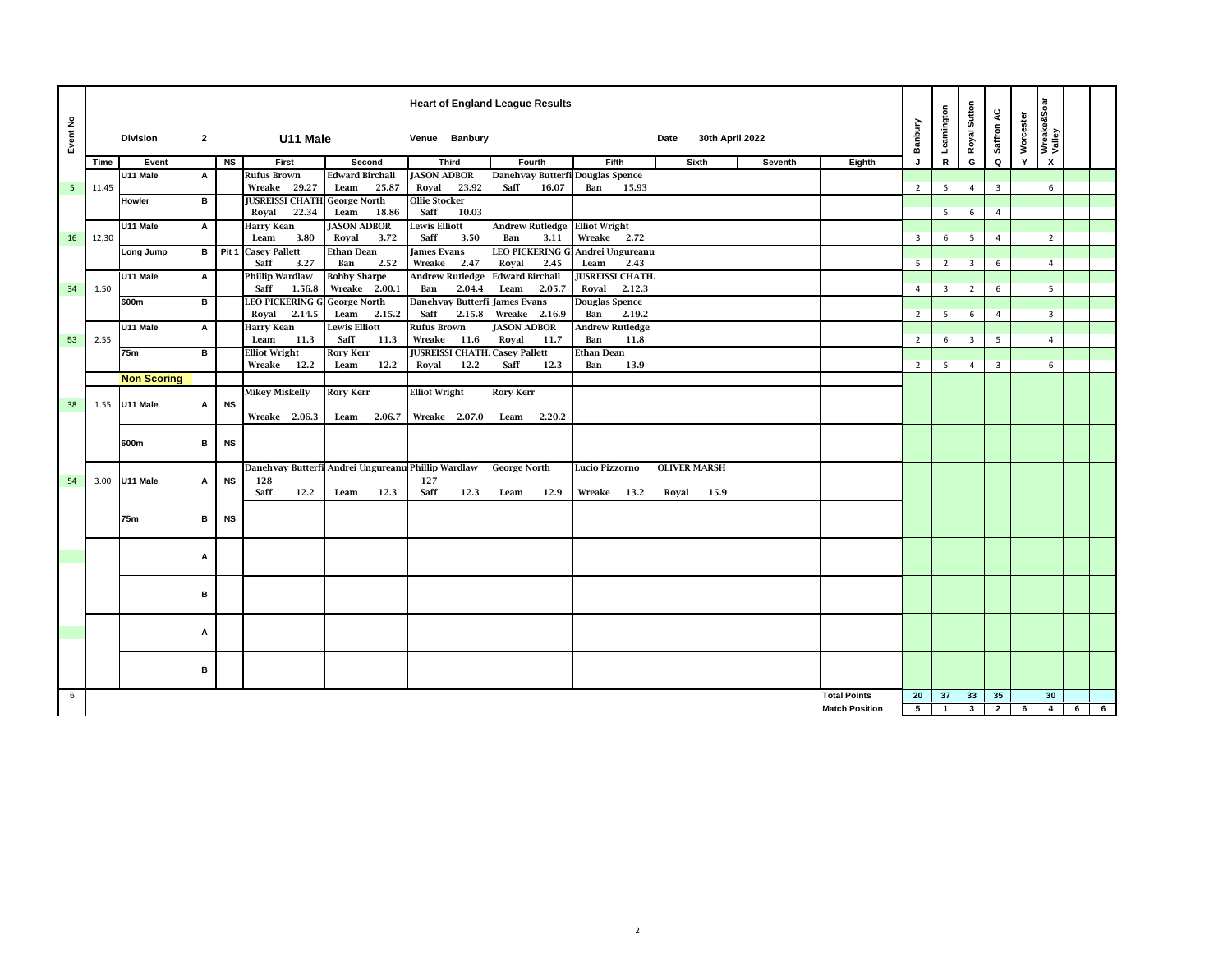| Event No       |       | <b>Division</b>    | $\overline{2}$ |                                | U11 Female                         |                                                | Venue Banbury                            | <b>Heart of England League Results</b> |                                              | 30th April 2022<br>Date |         |                       | Banbury                 | Leamington              | Royal Sutton            | Saffron AC     | Worcester | Wreake&Soar<br>Valley     |                  |  |
|----------------|-------|--------------------|----------------|--------------------------------|------------------------------------|------------------------------------------------|------------------------------------------|----------------------------------------|----------------------------------------------|-------------------------|---------|-----------------------|-------------------------|-------------------------|-------------------------|----------------|-----------|---------------------------|------------------|--|
|                | Time  | Event              |                |                                | First                              | Second                                         | Third                                    | Fourth                                 | Fifth                                        | Sixth                   | Seventh | Eighth                | J                       | ${\sf R}$               | G                       | $\mathbf Q$    | Y         | $\boldsymbol{\mathsf{x}}$ |                  |  |
|                |       | U11 Female         | А              |                                | <b>LUCY DENVER</b>                 | Abigail Puttnam                                | Saiya Bhangal                            | <b>Suzannah Eggertse</b>               |                                              |                         |         |                       |                         |                         |                         |                |           |                           |                  |  |
| 6              | 11.45 |                    |                |                                | Royal<br>18.41                     | Wreake 15.81                                   | Leam<br>15.67                            | Ban<br>8.81                            |                                              |                         |         |                       | $\overline{\mathbf{3}}$ | $\overline{4}$          | 6                       |                |           | 5                         |                  |  |
|                |       | Howler             | B              |                                | <b>Ruby Close</b><br>Leam<br>11.00 |                                                |                                          |                                        |                                              |                         |         |                       |                         | $6\phantom{1}6$         |                         |                |           |                           |                  |  |
|                |       | U11 Female         | А              |                                | Anna Kemp                          | <b>Chloe Berriman</b>                          | <b>Edith Ward</b>                        | SOFIA POTOCKA                          | Francesca Whitehe                            |                         |         |                       |                         |                         |                         |                |           |                           |                  |  |
| 32             | 1.40  |                    |                |                                | Wreake 2.05.0                      | Saff<br>2.11.0                                 | Leam<br>2.14.5                           | Royal<br>2.15.2                        | Ban<br>2.21.4                                |                         |         |                       | $\overline{2}$          | 4                       | $\overline{\mathbf{3}}$ | 5              |           | 6                         |                  |  |
|                |       | 600m               | в              |                                | Daisy Ashmore<br>Wreake 2.11.8     | Naomi-Rose Mugot LUCY DENVER<br>Saff<br>2.36.6 | Royal<br>2.28.7                          | <b>Ruby Close</b><br>Leam<br>2.33.5    |                                              |                         |         |                       |                         | $\overline{\mathbf{3}}$ | $\overline{4}$          | 5              |           | 6                         |                  |  |
|                |       | U11 Female         | А              |                                | Saiya Bhangal                      | <b>MABEL EDGERTON Daisy Wagstaff</b>           |                                          | <b>Daisy Ashmore</b>                   | <b>Chloe Berriman</b>                        |                         |         |                       |                         |                         |                         |                |           |                           |                  |  |
| 40             | 2.10  |                    |                |                                | Leam<br>3.34                       | Royal<br>3.25                                  | Ban<br>2.98                              | 2.88<br>Wreake                         | Saff<br>2.53                                 |                         |         |                       | $\overline{4}$          | 6                       | 5                       | $\overline{2}$ |           | 3                         |                  |  |
|                |       | Long Jump          | в              | Pit 2                          | SOFIA POTOCKA<br>3.23              | <b>Edith Ward</b><br>2.96                      | <b>Florence Rudkin</b><br>Wreake<br>2.85 | Francesca Whitehe<br>2.27              |                                              |                         |         |                       |                         | 5                       | 6                       |                |           | $\overline{4}$            |                  |  |
|                |       | U11 Female         | A              |                                | Royal<br>Aimee Walczak             | Leam<br><b>MABEL EDGERTO</b>                   | <b>Edith Ward</b>                        | Ban<br>Chloe Berriman                  | Daisy Wagstaff                               |                         |         |                       | $\overline{\mathbf{3}}$ |                         |                         |                |           |                           |                  |  |
| 50             | 2.45  |                    |                |                                | 12.3<br>Wreake                     | 12.3<br>Royal                                  | 12.3<br>Leam                             | 12.8<br>Saff                           | 13.2<br>Ban                                  |                         |         |                       | $\overline{2}$          | $\overline{4}$          | 5                       | $\overline{3}$ |           | 6                         |                  |  |
|                |       | 75m                | в              |                                | Saiya Bhangal                      | <b>Abigail Puttnam</b>                         | Francesca Whiteh                         | <b>SAFFRON HEMMI</b>                   | Naomi-Rose Mugo                              |                         |         |                       |                         |                         |                         |                |           |                           |                  |  |
|                |       | <b>Non Scoring</b> |                |                                | Leam<br>12.3                       | Wreake<br>12.9                                 | Ban<br>13.3                              | Royal<br>13.4                          | Saff<br>13.4                                 |                         |         |                       | $\overline{4}$          | 6                       | $\overline{\mathbf{3}}$ | $\overline{2}$ |           | 5                         |                  |  |
|                |       |                    |                |                                | <b>SAFFRON HEMMIN</b>              |                                                |                                          |                                        |                                              |                         |         |                       |                         |                         |                         |                |           |                           |                  |  |
| 33             | 1.45  | U11 Female         | А              | <b>NS</b>                      | $\overline{7}$                     |                                                |                                          |                                        |                                              |                         |         |                       |                         |                         |                         |                |           |                           |                  |  |
|                |       |                    |                |                                | Royal<br>2.26.6                    |                                                |                                          |                                        |                                              |                         |         |                       |                         |                         |                         |                |           |                           |                  |  |
|                |       | 600m               | в              | <b>NS</b>                      |                                    |                                                |                                          |                                        |                                              |                         |         |                       |                         |                         |                         |                |           |                           |                  |  |
|                |       |                    |                |                                |                                    |                                                |                                          |                                        |                                              |                         |         |                       |                         |                         |                         |                |           |                           |                  |  |
|                |       |                    |                |                                | <b>Florence Rudkin</b>             |                                                |                                          |                                        |                                              |                         |         |                       |                         |                         |                         |                |           |                           |                  |  |
| 51             | 2.50  | U11 Female         | A              | <b>NS</b>                      | Wreake 13.2                        |                                                |                                          |                                        |                                              |                         |         |                       |                         |                         |                         |                |           |                           |                  |  |
|                |       |                    |                |                                |                                    |                                                |                                          |                                        |                                              |                         |         |                       |                         |                         |                         |                |           |                           |                  |  |
|                |       | 75m                | в              | <b>NS</b>                      |                                    |                                                |                                          |                                        |                                              |                         |         |                       |                         |                         |                         |                |           |                           |                  |  |
|                |       |                    |                |                                |                                    |                                                |                                          |                                        |                                              |                         |         |                       |                         |                         |                         |                |           |                           |                  |  |
|                |       |                    | A              |                                |                                    |                                                |                                          |                                        |                                              |                         |         |                       |                         |                         |                         |                |           |                           |                  |  |
|                |       |                    |                |                                |                                    |                                                |                                          |                                        |                                              |                         |         |                       |                         |                         |                         |                |           |                           |                  |  |
|                |       |                    | в              |                                |                                    |                                                |                                          |                                        |                                              |                         |         |                       |                         |                         |                         |                |           |                           |                  |  |
|                |       |                    |                |                                |                                    |                                                |                                          |                                        |                                              |                         |         |                       |                         |                         |                         |                |           |                           |                  |  |
|                |       |                    |                |                                |                                    |                                                |                                          |                                        |                                              |                         |         |                       |                         |                         |                         |                |           |                           |                  |  |
|                |       |                    | А              |                                |                                    |                                                |                                          |                                        |                                              |                         |         |                       |                         |                         |                         |                |           |                           |                  |  |
|                |       |                    |                |                                |                                    |                                                |                                          |                                        |                                              |                         |         |                       |                         |                         |                         |                |           |                           |                  |  |
|                |       |                    | в              |                                |                                    |                                                |                                          |                                        |                                              |                         |         |                       |                         |                         |                         |                |           |                           |                  |  |
|                |       |                    |                |                                |                                    |                                                |                                          |                                        |                                              |                         |         |                       |                         |                         |                         |                |           |                           |                  |  |
|                |       | <b>Relays</b>      |                |                                | Leamington                         | <b>Royal Sutton</b>                            | Saffron AC                               | Wreake&Soar ValleBanbury               |                                              |                         |         |                       |                         |                         |                         |                |           |                           |                  |  |
| 81             | 4.30  | U11 Fem/Male       | А              |                                | $R - Leam$ 64.5                    | G - Royal 64.6                                 | Q - Saff<br>66.3                         | K-Wreak 67.6                           | J - Ban<br>71.1                              |                         |         |                       |                         |                         |                         |                |           |                           |                  |  |
|                |       |                    |                | $\overline{1}$                 |                                    | SOFIA POTOCKA                                  | Danehvay Butterfield                     | Abigail Puttnam                        | Daisy Wagstaff                               |                         |         |                       |                         |                         |                         |                |           |                           |                  |  |
|                |       | 4 x 100m Mixed     | в              | $\overline{2}$<br>$\mathbf{3}$ |                                    | JASON ADBOR<br>MABEL EDGERTON Chloe Berriman   | Naomi-Rose Mugoti                        | <b>Elliot Wright</b><br>Anna Kemp      | <b>Andrew Rutledge</b><br>Francesca Whitehea |                         |         |                       |                         |                         |                         |                |           |                           |                  |  |
|                |       |                    |                | $\overline{A}$                 |                                    | <b>LEO PICKERING</b>                           | <b>Lewis Elliott</b>                     | <b>Rufus Brown</b>                     | Ethan Dean                                   |                         |         |                       |                         |                         |                         |                |           |                           |                  |  |
| $\overline{7}$ |       |                    |                |                                |                                    |                                                |                                          |                                        |                                              |                         |         | <b>Total Points</b>   | 18                      | 38                      | 32                      | 17             |           | 35                        |                  |  |
|                |       |                    |                |                                |                                    |                                                |                                          |                                        |                                              |                         |         | <b>Match Position</b> | $\overline{4}$          | $\overline{1}$          | $\overline{\mathbf{3}}$ |                | $5 \t 6$  | $\overline{\mathbf{2}}$   | $6 \overline{6}$ |  |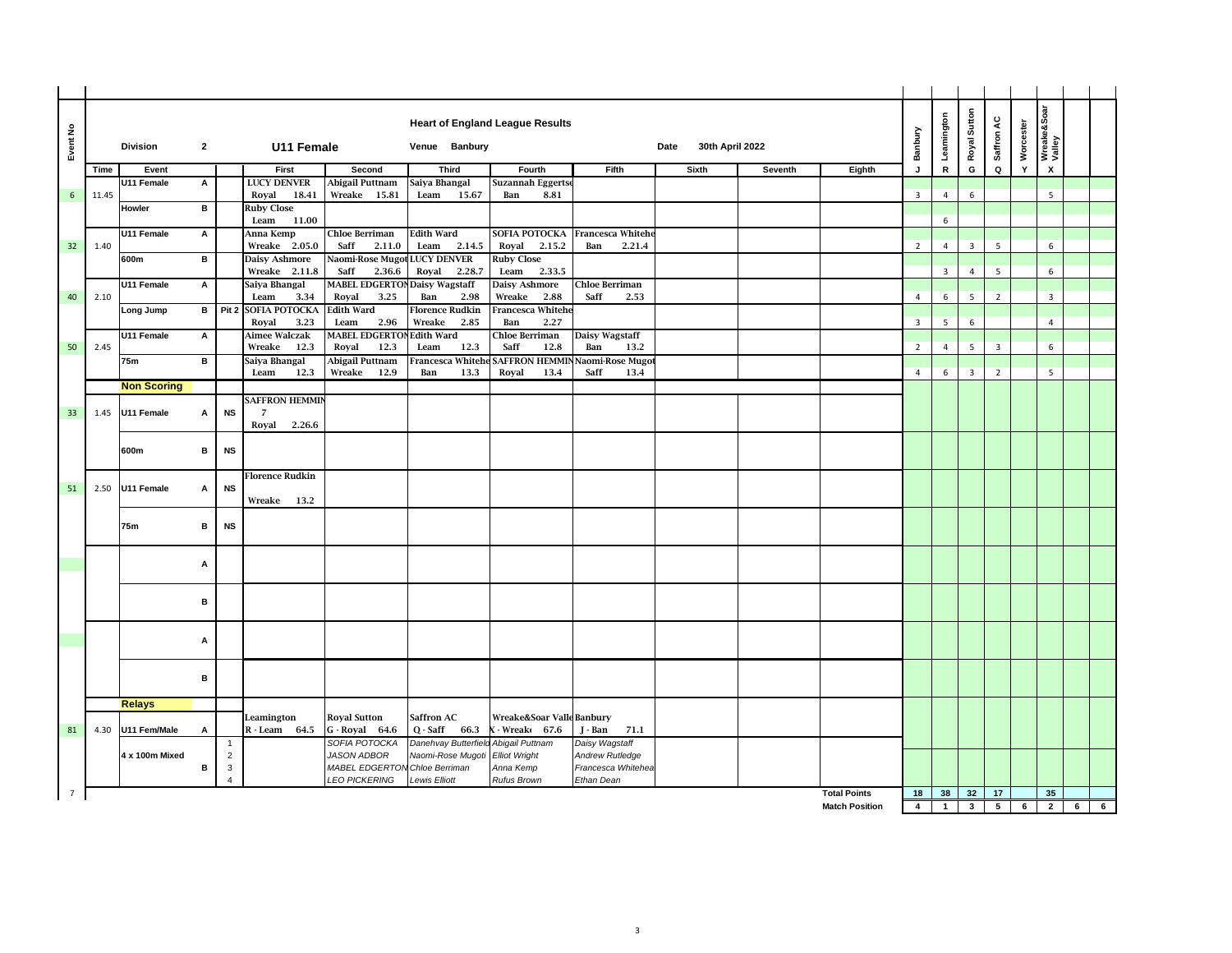| Event No     |       | <b>Division</b>  | $\mathbf{2}$   |                      | U13 Male                             |                                       | Venue Banbury                        | <b>Heart of England League Results</b>                   |                               | 30th April 2022<br>Date |         |                         | Banbury        | Leamington              | Royal Sutton            | Saffron AC     | Worcester      | Wreake&Soar<br>Valley     |                |                |
|--------------|-------|------------------|----------------|----------------------|--------------------------------------|---------------------------------------|--------------------------------------|----------------------------------------------------------|-------------------------------|-------------------------|---------|-------------------------|----------------|-------------------------|-------------------------|----------------|----------------|---------------------------|----------------|----------------|
|              |       |                  |                |                      |                                      |                                       |                                      |                                                          |                               |                         |         |                         |                |                         |                         |                |                |                           |                |                |
|              | Time  | Event            |                | <b>NS</b>            | First                                | Second                                | <b>Third</b>                         | Fourth                                                   | Fifth                         | Sixth                   | Seventh | Eighth                  | J              | ${\sf R}$               | G                       | Q              | Y              | $\boldsymbol{\mathsf{x}}$ |                |                |
|              |       | U13 Male         | А              |                      | Sam Ward                             | Caelan Linton                         | <b>Daniel Hart</b>                   |                                                          |                               |                         |         |                         |                |                         |                         |                |                |                           |                |                |
| $\mathbf{1}$ | 11.30 |                  |                |                      | 1.35<br>Leam                         | 1.30<br>Ban                           | 1.30<br>Saff                         |                                                          |                               |                         |         |                         | 5              | 6                       |                         | $\overline{4}$ |                |                           |                |                |
|              |       | <b>High Jump</b> | в              |                      |                                      |                                       |                                      |                                                          |                               |                         |         |                         |                |                         |                         |                |                |                           |                |                |
|              |       | U13 Male         | А              |                      | Lucas Seyler                         | Sam Ward                              | <b>Monty Whitehead</b>               | <b>Ben Sanders</b>                                       | <b>GEORGE DEAN</b>            |                         |         |                         |                |                         |                         |                |                |                           |                |                |
| 9            | 12.05 |                  |                |                      | <b>Worc</b><br>2.35.8                | 2.38.6<br>Leam                        | 2.40.6<br>Ban                        | Wreake 2.41.9                                            | Royal<br>2.52.4               |                         |         |                         | $\overline{4}$ | 5                       | $\overline{2}$          |                | 6              | $\overline{3}$            |                |                |
|              |       | 800m             | в              |                      | Alistair Spence                      | <b>NOAH SHAW</b>                      |                                      |                                                          |                               |                         |         |                         |                |                         |                         |                |                |                           |                |                |
|              |       |                  |                |                      | 2.48.1<br>Ban                        | Royal<br>3.04.5                       |                                      |                                                          |                               |                         |         |                         | 6              |                         | 5                       |                |                |                           |                |                |
|              |       | U13 Male         | А              |                      | Evan Hand                            | <b>ARCHIE OSBORNE</b>                 | <b>Harrison Marchan</b>              |                                                          |                               |                         |         |                         |                |                         |                         |                |                |                           |                |                |
| 14           | 12.20 |                  |                |                      | Saff<br>16.6                         | Royal<br>17.6                         | <b>Worc</b><br>23.2                  |                                                          |                               |                         |         |                         |                |                         | 5                       | 6              | $\overline{4}$ |                           |                |                |
|              |       | 75m hurdles      | в              |                      | <b>OIVER OSBORNE</b>                 |                                       |                                      |                                                          |                               |                         |         |                         |                |                         |                         |                |                |                           |                |                |
|              |       |                  |                |                      | Royal<br>18.0                        |                                       |                                      |                                                          |                               |                         |         |                         |                |                         | 6                       |                |                |                           |                |                |
|              |       | U13 Male         | А              |                      | Owen Wagstaff                        | <b>OIVER OSBORNE</b>                  | <b>Zak Matthews</b>                  |                                                          |                               |                         |         |                         |                |                         |                         |                |                |                           |                |                |
| 24           | 1.00  |                  | в              |                      | 13.27<br>Ban<br><b>OIVER OSBORNE</b> | Royal<br>12.70                        | Saff<br>6.87                         |                                                          |                               |                         |         |                         | 6              |                         | 5                       | $\overline{4}$ |                |                           |                |                |
|              |       | Javelin          |                |                      | Royal<br>11.73                       |                                       |                                      |                                                          |                               |                         |         |                         |                |                         | 6                       |                |                |                           |                |                |
|              |       | U13 Male         | А              |                      | Sam Lewitt                           | <b>Daniel Hart</b>                    | <b>Monty Whitehead</b>               | <b>ALEX TIMOL JONE Jimi McFarlane</b>                    |                               | <b>Harrison Marchan</b> |         |                         |                |                         |                         |                |                |                           |                |                |
| 43           | 2.25  |                  |                |                      | Wreake<br>13.6                       | Saff<br>14.2                          | Ban<br>14.4                          | Roval<br>15.5                                            | Leam<br>16.1                  | <b>Worc</b><br>19.2     |         |                         | $\overline{4}$ | $\overline{2}$          | 3                       | 5              | 1              | 6                         |                |                |
|              |       | 100m             | $\overline{B}$ |                      | Cruz Francis                         | Stan Brown                            | <b>Owen Wagstaff</b>                 | <b>NOAH SHAW</b>                                         |                               |                         |         |                         |                |                         |                         |                |                |                           |                |                |
|              |       |                  |                |                      | Saff<br>14.3                         | Leam<br>14.7                          | Ban<br>15.3                          | Royal<br>15.6                                            |                               |                         |         |                         | $\overline{4}$ | 5                       | 3                       | 6              |                |                           |                |                |
|              |       | U13 Male         | А              |                      | <b>Elijah Crow</b>                   | <b>ARCHIE OSBORNI</b>                 | <b>Evan Hand</b>                     | Sam Lewitt                                               | <b>Elliot Quadroy</b>         |                         |         |                         |                |                         |                         |                |                |                           |                |                |
| 47           | 2.40  |                  |                |                      | <b>Worc</b><br>7.52                  | Royal<br>5.67                         | Saff<br>4.29                         | Wreake<br>4.12                                           | 3.05<br>Leam                  |                         |         |                         |                | $\overline{2}$          | 5                       | $\overline{4}$ | 6              | 3                         |                |                |
|              |       | Shot             | в              |                      | Lucas Seyler                         | <b>GEORGE DEAN</b>                    | Zak Matthew                          | Christopher Wrigh                                        | <b>Max Robbins</b>            |                         |         |                         |                |                         |                         |                |                |                           |                |                |
|              |       | U13 Male         |                |                      | <b>Worc</b><br>5.79                  | Royal<br>4.73                         | Saff<br>3.64<br><b>Harrison Hill</b> | Wreake<br>3.30                                           | Leam<br>3.02                  |                         |         |                         |                | $\overline{2}$          | 5                       | $\overline{4}$ | 6              | $\overline{\mathbf{3}}$   |                |                |
| 55           | 3.10  |                  | А              |                      | Freddie Sharpe<br>Wreake 5.00.7      | Dylan Kerr<br>5.05.2<br>Leam          | Ban<br>5.58.0                        | <b>FINN SANDLAND</b><br>Royal<br>6.08.8                  |                               |                         |         |                         | $\overline{4}$ | 5                       | $\overline{\mathbf{3}}$ |                |                | 6                         |                |                |
|              |       | 1500m            | в              |                      | <b>Oscar Hendy-Gibso</b>             | <b>Max Robbins</b>                    |                                      |                                                          |                               |                         |         |                         |                |                         |                         |                |                |                           |                |                |
|              |       |                  |                |                      | 6.29.6<br>Ban                        | 7.09.0<br>Leam                        |                                      |                                                          |                               |                         |         |                         | 6              | 5                       |                         |                |                |                           |                |                |
|              |       | U13 Male         | А              |                      | Cruz Francis                         | Sam Ward                              | <b>JAYDEN BAILEY</b>                 | <b>Monty Whitehead</b>                                   | <b>Elijah Crow</b>            |                         |         |                         |                |                         |                         |                |                |                           |                |                |
| 58           | 3.20  |                  |                |                      | Saff<br>4.4                          | Leam<br>3.9                           | Royal<br>3.9                         | Ban<br>3.8                                               | <b>Wore</b><br>3.2            |                         |         |                         | $\overline{3}$ | $5^{\circ}$             | $\overline{4}$          | 6              | $\overline{2}$ |                           |                |                |
|              |       | Long Jump        | в              |                      | <b>Daniel Hart</b>                   | <b>James Rutledge</b>                 | <b>OIVER OSBORNE</b>                 | Jimi McFarlane                                           |                               |                         |         |                         |                |                         |                         |                |                |                           |                |                |
|              |       |                  |                |                      | Saff<br>4.4                          | Ban<br>3.6                            | Royal<br>3.5                         | Leam<br>3.2                                              |                               |                         |         |                         | 5              | $\overline{\mathbf{3}}$ | 4                       | 6              |                |                           |                |                |
|              |       | U13 Male         | А              |                      | Sam Lewitt                           | <b>JAYDEN BAILEY</b>                  | <b>Caelan Linton</b>                 | Lucas Seyler                                             | Stan Brown                    | Evan Hand               |         |                         |                |                         |                         |                |                |                           |                |                |
| 71           | 4.15  | 200m             | в              |                      | Wreake<br>28.2<br><b>GEORGE DEAN</b> | Royal<br>29.2<br>James Rutledge       | 29.7<br>Ban<br>Zak Matthews          | <b>Worc</b><br>30.2<br><b>Elliot Quadroy</b>             | Leam<br>31                    | Saff<br>35              |         |                         | $\overline{4}$ | $\overline{2}$          | 5                       | 1              | $\overline{3}$ | 6                         |                |                |
|              |       |                  |                |                      | Royal<br>29                          | Ban<br>32.3                           | Saff<br>32.7                         | Leam<br>34.3                                             |                               |                         |         |                         | - 5            | $\overline{3}$          | 6                       | $\overline{4}$ |                |                           |                |                |
|              |       | U13 Male         | А              |                      |                                      |                                       |                                      |                                                          |                               |                         |         |                         |                |                         |                         |                |                |                           |                |                |
| 74           | 4.20  |                  |                |                      |                                      |                                       |                                      |                                                          |                               |                         |         |                         |                |                         |                         |                |                |                           |                |                |
|              |       | <b>Discus</b>    | в              |                      |                                      |                                       |                                      |                                                          |                               |                         |         |                         |                |                         |                         |                |                |                           |                |                |
|              |       |                  |                |                      |                                      |                                       |                                      |                                                          |                               |                         |         |                         |                |                         |                         |                |                |                           |                |                |
|              |       | <b>Relays</b>    |                |                      |                                      |                                       |                                      |                                                          |                               |                         |         |                         |                |                         |                         |                |                |                           |                |                |
|              |       |                  |                |                      | <b>Banbury</b>                       | Wreake&Soar Valle Saffron AC          |                                      | <b>Royal Sutton</b>                                      | Leamington                    |                         |         |                         |                |                         |                         |                |                |                           |                |                |
| 85           | 4.55  | U13 Male         |                |                      | 60.1<br>J - Ban                      | - Wreak<br>60.2                       | $Q - Saff$<br>60.8                   | $G - Royal 61.6$                                         | R - Leam<br>66.5              |                         |         |                         | 6              | $\overline{2}$          | 3                       | $\overline{4}$ |                | 5                         |                |                |
|              |       |                  |                | -1<br>$\overline{2}$ | James Rutledge                       | Sam Lewitt                            | Evan Hand                            | <b>JAYDEN BAILEY</b>                                     | Jimi McFarlane<br>Max Robbins |                         |         |                         |                |                         |                         |                |                |                           |                |                |
|              |       | 4 x 100m         |                | 3                    | Monty Whitehead<br>Caelan Linton     | Xavier Finnegan<br>Christopher Wright | Cruz Francis<br>Zak Matthews         | <b>ARCHIE OSBORNE</b><br>ALEX TIMOL JONES Elliot Quadroy |                               |                         |         |                         |                |                         |                         |                |                |                           |                |                |
|              |       |                  |                | $\overline{A}$       | Owen Wagstaff                        | <b>Alfie Brewin</b>                   | <b>Daniel Hart</b>                   | OLIVER OSBORNE Dylan Kerr                                |                               |                         |         |                         |                |                         |                         |                |                |                           |                |                |
|              |       |                  |                |                      |                                      |                                       |                                      |                                                          |                               |                         |         | <b>Officials Points</b> | 14             | 8                       | 14                      | 14             | 14             | $\overline{2}$            |                |                |
| $\vert$ 11   |       |                  |                |                      |                                      |                                       |                                      |                                                          |                               |                         |         | <b>Total Points</b>     | 76             | 55                      | 84                      | 68             | 42             | 34                        |                |                |
|              |       |                  |                |                      |                                      |                                       |                                      |                                                          |                               |                         |         | <b>Match Position</b>   | $\overline{2}$ | $\overline{4}$          | $\mathbf{1}$            | $\mathbf{3}$   | 5              | 6                         | $\overline{7}$ | $\overline{7}$ |
|              |       |                  |                |                      |                                      |                                       |                                      |                                                          |                               |                         |         |                         |                |                         |                         |                |                |                           |                |                |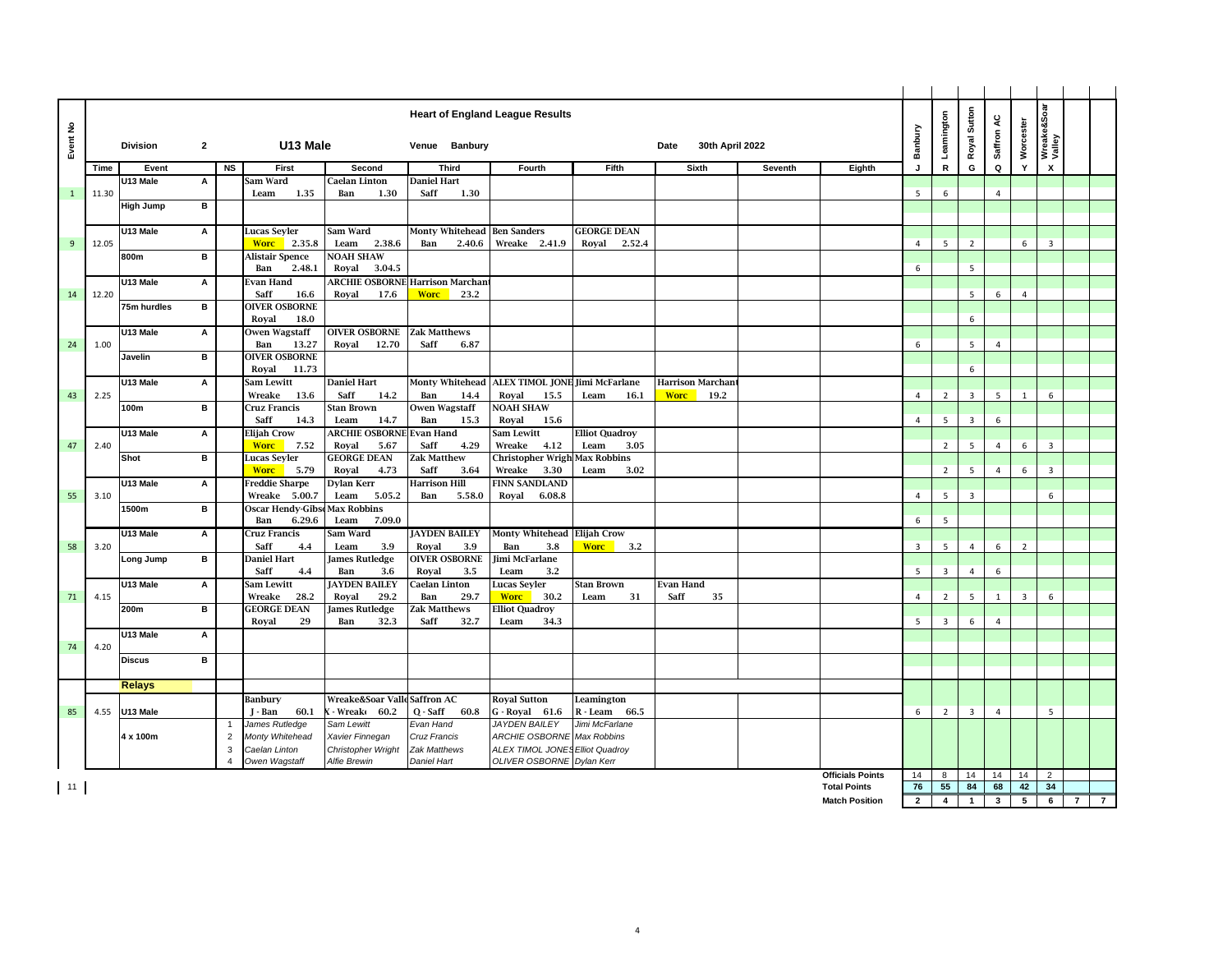| Wreake&Soar<br>Valley<br>Royal Sutton<br><b>Heart of England League Results</b><br>Leamington<br>Saffron AC<br>Worcester<br>$\hat{\mathbf{z}}$<br>Banbury<br>Event<br>$\overline{2}$<br>U13 Female<br>Venue Banbury<br>30th April 2022<br><b>Division</b><br>Date<br>$\mathsf{R}$<br>G<br>Q<br>Y<br>X<br>First<br>Second<br><b>Third</b><br>Fifth<br>Sixth<br>$\mathbf{I}$<br>Time<br>Event<br>Fourth<br>Seventh<br>Eighth<br>U13 Female<br><b>Luan Power</b><br>Sophie Purves<br>А<br>Wreake 5.05.4<br><b>Worc</b> 5.18.4<br>5<br>6<br>$\overline{2}$<br>11.30<br>1500m<br>в<br>Anna Schoonenber<br><b>Eden Barfield</b><br><b>Worc</b><br>Wreake 5.27.2<br>5.58.4<br>5<br>6<br><b>Chloe Pallett</b><br>U13 Female<br>А<br>Marisa Lumani<br>$\bf 8$<br>12.00<br>Saff<br>14.6<br>Leam<br>5<br>6<br>15.9<br>Ban<br>16.1<br>4<br>Mia Heptonstall<br>70m hurdles<br>в<br>Saff<br>15.2<br>6<br>U13 Female<br>A<br><b>Sian Evans</b><br><b>Annie Eyre</b><br><b>Ria Corlett</b><br>Emily Gromski<br><b>Poppy Price</b><br>PEARL SHARPLES<br>2.33.7<br>25<br>1.00<br>Wreake<br>Ban<br>2.41.9<br>Saff<br>2.47.1<br><b>Worc</b><br>3.03.9<br>Leam<br>3.05.2<br>Royal<br>2.31.2<br>$5\overline{5}$<br>$\overline{2}$<br>$\overline{4}$<br>$\overline{3}$<br>6<br>1<br>в<br>Medea Bloxham<br>800m<br><b>Fallis Annersley</b><br><b>Paige Simmonds</b><br>3.05.9<br>Ban<br>3.12.9<br>Saff<br>3.28.3<br>$5^{\circ}$<br>$\overline{3}$<br>Leam<br><b>Worc</b><br>3.14.7<br>6<br>$\overline{4}$<br>U13 Female<br>Poppy Price<br>Scarlett Jenkins<br>Anna Schoonenbur<br>Α<br>1.40<br>29<br>1.30<br><b>Worc</b><br>Leam<br>1.09<br>Ban<br>1.06<br>5<br>6<br>$\overline{4}$<br><b>High Jump</b><br>в<br>U13 Female<br>A<br>36<br>1.50<br>в<br><b>Discus</b><br>U13 Female<br><b>Isla Rose-Hurst</b><br><b>Gracie White</b><br><b>ISABEL RUSSON</b><br><b>Isla Ellis</b><br>Emily Gromski<br>A<br>Jessica Freeman<br>15.70<br><b>Worc</b><br>39<br>2.10<br>Wreake<br>14.60<br>Saff<br>14.60<br>Royal<br>14.70<br>Leam<br>Ban<br>16.90<br>17.60<br>$\overline{2}$<br>$\overline{3}$<br>$\overline{4}$<br>5<br>1<br>6<br>100m<br>в<br>Matilda Bean<br>POPPY BASHFORD Mia Heptonstall<br>Zara Cook<br><b>Annie Eyre</b><br><b>Beth Mico</b><br>Leam<br>15.00<br>Royal<br>15.20<br>Saff<br>15.20<br>Wreake<br>15.70<br>Ban<br><b>Worc</b><br>18.20<br>$\overline{2}$<br>$\overline{4}$<br>$\overline{\mathbf{3}}$<br>15.70<br>6<br>5<br>$\mathbf{1}$<br><b>POPPY BASHFORD</b><br>Isla Rose-Hurst<br>U13 Female<br>А<br><b>Chloe Pallett</b><br><b>Annie Eyre</b><br>ophie Purves<br>Matilda Bean<br>52<br>2.50<br>Saff<br>Wreake<br>5<br>$\overline{\mathbf{3}}$<br>$\overline{2}$<br>6<br>3.70<br>Ban<br>3.65<br><b>Worc</b><br>3.64<br>Leam<br>3.38<br>Royal<br>3.32<br>3.10<br>4<br>$\mathbf{1}$<br>в<br><b>Poppy Price</b><br><b>PEARL SHARPLES</b><br>Maisie Berriman<br><b>Tallis Annerslev</b><br>Beth Mico<br>Long Jump<br>Leam<br>3.17<br>Royal<br>3.00<br>Saff<br>2.87<br>Ban<br>2.79<br><b>Worc</b><br>2.71<br>3<br>6<br>5<br>$\overline{4}$<br>$\overline{2}$<br>U13 Female<br>Marisa Lumani<br><b>Gracie White</b><br>Α<br>Luan Power<br>Jessica Freeman<br>5<br>3.30<br>Saff<br>Wreake<br>4.1<br>$\overline{3}$<br>6<br>59<br>Leam<br>6.6<br>4.4<br>Ban<br>3.0<br>$\overline{4}$<br>в<br><b>Phoebe Paddison</b><br>Medea Bloxham<br>Shot<br>5<br>Wreake<br>3.9<br>Saff<br>2.9<br>6<br><b>SABEL RUSSON</b><br>U13 Female<br>A<br><b>Chloe Pallett</b><br><b>Isla Rose-Hurst</b><br>Matilda Bean<br>Sophie Purves<br>Ava Jenkins<br>4.00<br>Saff<br>30.00<br>Royal<br>30.20<br>Wreake<br>30.60<br>31.40<br><b>Worc</b><br>31.40<br>34.70<br>$\overline{3}$<br>5<br>6<br>$\overline{2}$<br>66<br>Leam<br>Ban<br>1<br>$\overline{4}$<br>в<br><b>Phoebe Paddison</b><br>POPPY BASHFORI<br><b>Tallis Annersley</b><br>200m<br>Gracie White<br>Anna Schoonenbe<br>$\overline{2}$<br>Wreake<br>30.70<br>Saff<br>30.90<br><b>Worc</b><br>31.30<br>Royal<br>31.90<br>34.10<br>$\overline{3}$<br>5<br>6<br>Ban<br>4<br><b>Isla Ellis</b><br>Medea Bloxham<br>U13 Female<br>A<br><b>Paige Simmonds</b><br>Scarlett Jenkins<br>75<br>4.20<br>13.77<br>Saff<br>9.71<br><b>Worc</b><br>9.11<br>8.91<br>$\overline{3}$<br>6<br>5<br>$\overline{4}$<br>Leam<br>Ban<br>в<br>Javelin<br>Marisa Lumani<br>Mia Heptonstall<br>12.36<br>Saff<br>6<br>5<br>Leam<br>8.69<br><b>Relays</b><br>Saffron AC<br>Wreake&Soar ValleLeamington<br><mark>Worceste</mark> r<br>Banbury<br>59.6<br>6<br>$\overline{2}$<br>$5\phantom{.0}$<br>4.40<br>U13 Female<br>Q - Saff<br>- Wreak<br>61.4<br>R-Leam 63.5<br>66.3<br>Y - Worc<br>67<br>$\overline{\mathbf{3}}$<br>$\overline{4}$<br>82<br>J - Ban<br>Gracie White<br>Isla Rose-Hurst<br>Isla Ellis<br><b>Tallis Annersley</b><br>Sophie Purves<br>$\overline{1}$<br>4 x 100m<br>Mia Heptonstall<br>Phoebe Paddison<br>Emily Gromski<br>$\overline{2}$<br>Poppy Price<br>Jessica Freeman<br>3<br>Maisie Berriman<br>Luan Power<br>Matilda Bean<br>Maisie Keane<br><b>Beth Mico</b><br><b>Chloe Pallett</b><br>Zara Cook<br>$\Delta$<br>Eva Horton<br><b>Scarlett Jenkins</b><br>Anna Schoonenberg<br><b>Officials Points</b><br>14<br>14<br>14<br>8<br>14<br>$\overline{2}$<br>39<br>55<br>11<br>56<br>69<br>89<br>57<br><b>Total Points</b><br>$\overline{\mathbf{4}}$<br>$\overline{2}$<br>6<br>$\mathbf{3}$<br>$5\overline{5}$<br>$\overline{7}$<br><b>Match Position</b><br>$\mathbf{1}$ |  |  |  |  |  |  |  |  |  |  |                |
|-------------------------------------------------------------------------------------------------------------------------------------------------------------------------------------------------------------------------------------------------------------------------------------------------------------------------------------------------------------------------------------------------------------------------------------------------------------------------------------------------------------------------------------------------------------------------------------------------------------------------------------------------------------------------------------------------------------------------------------------------------------------------------------------------------------------------------------------------------------------------------------------------------------------------------------------------------------------------------------------------------------------------------------------------------------------------------------------------------------------------------------------------------------------------------------------------------------------------------------------------------------------------------------------------------------------------------------------------------------------------------------------------------------------------------------------------------------------------------------------------------------------------------------------------------------------------------------------------------------------------------------------------------------------------------------------------------------------------------------------------------------------------------------------------------------------------------------------------------------------------------------------------------------------------------------------------------------------------------------------------------------------------------------------------------------------------------------------------------------------------------------------------------------------------------------------------------------------------------------------------------------------------------------------------------------------------------------------------------------------------------------------------------------------------------------------------------------------------------------------------------------------------------------------------------------------------------------------------------------------------------------------------------------------------------------------------------------------------------------------------------------------------------------------------------------------------------------------------------------------------------------------------------------------------------------------------------------------------------------------------------------------------------------------------------------------------------------------------------------------------------------------------------------------------------------------------------------------------------------------------------------------------------------------------------------------------------------------------------------------------------------------------------------------------------------------------------------------------------------------------------------------------------------------------------------------------------------------------------------------------------------------------------------------------------------------------------------------------------------------------------------------------------------------------------------------------------------------------------------------------------------------------------------------------------------------------------------------------------------------------------------------------------------------------------------------------------------------------------------------------------------------------------------------------------------------------------------------------------------------------------------------------------------------------------------------------------------------------------------------------------------------------------------------------------------------------------------------------------------------------------------------------------------------------------------------------------------------------------------------------------------------------------------------------------------------------------------------------------------------------------------------------------------------------------------------------------------------------------------------------------------------------------------------------------------------------------------------------------------------------------------------------------------------------------------------------------------------------------------------------------------------------------------------------------------------------------------------------------------------------------------------------------------------------------------------------------------------------------------------------------------------------------|--|--|--|--|--|--|--|--|--|--|----------------|
|                                                                                                                                                                                                                                                                                                                                                                                                                                                                                                                                                                                                                                                                                                                                                                                                                                                                                                                                                                                                                                                                                                                                                                                                                                                                                                                                                                                                                                                                                                                                                                                                                                                                                                                                                                                                                                                                                                                                                                                                                                                                                                                                                                                                                                                                                                                                                                                                                                                                                                                                                                                                                                                                                                                                                                                                                                                                                                                                                                                                                                                                                                                                                                                                                                                                                                                                                                                                                                                                                                                                                                                                                                                                                                                                                                                                                                                                                                                                                                                                                                                                                                                                                                                                                                                                                                                                                                                                                                                                                                                                                                                                                                                                                                                                                                                                                                                                                                                                                                                                                                                                                                                                                                                                                                                                                                                                                                                                       |  |  |  |  |  |  |  |  |  |  |                |
|                                                                                                                                                                                                                                                                                                                                                                                                                                                                                                                                                                                                                                                                                                                                                                                                                                                                                                                                                                                                                                                                                                                                                                                                                                                                                                                                                                                                                                                                                                                                                                                                                                                                                                                                                                                                                                                                                                                                                                                                                                                                                                                                                                                                                                                                                                                                                                                                                                                                                                                                                                                                                                                                                                                                                                                                                                                                                                                                                                                                                                                                                                                                                                                                                                                                                                                                                                                                                                                                                                                                                                                                                                                                                                                                                                                                                                                                                                                                                                                                                                                                                                                                                                                                                                                                                                                                                                                                                                                                                                                                                                                                                                                                                                                                                                                                                                                                                                                                                                                                                                                                                                                                                                                                                                                                                                                                                                                                       |  |  |  |  |  |  |  |  |  |  |                |
|                                                                                                                                                                                                                                                                                                                                                                                                                                                                                                                                                                                                                                                                                                                                                                                                                                                                                                                                                                                                                                                                                                                                                                                                                                                                                                                                                                                                                                                                                                                                                                                                                                                                                                                                                                                                                                                                                                                                                                                                                                                                                                                                                                                                                                                                                                                                                                                                                                                                                                                                                                                                                                                                                                                                                                                                                                                                                                                                                                                                                                                                                                                                                                                                                                                                                                                                                                                                                                                                                                                                                                                                                                                                                                                                                                                                                                                                                                                                                                                                                                                                                                                                                                                                                                                                                                                                                                                                                                                                                                                                                                                                                                                                                                                                                                                                                                                                                                                                                                                                                                                                                                                                                                                                                                                                                                                                                                                                       |  |  |  |  |  |  |  |  |  |  |                |
|                                                                                                                                                                                                                                                                                                                                                                                                                                                                                                                                                                                                                                                                                                                                                                                                                                                                                                                                                                                                                                                                                                                                                                                                                                                                                                                                                                                                                                                                                                                                                                                                                                                                                                                                                                                                                                                                                                                                                                                                                                                                                                                                                                                                                                                                                                                                                                                                                                                                                                                                                                                                                                                                                                                                                                                                                                                                                                                                                                                                                                                                                                                                                                                                                                                                                                                                                                                                                                                                                                                                                                                                                                                                                                                                                                                                                                                                                                                                                                                                                                                                                                                                                                                                                                                                                                                                                                                                                                                                                                                                                                                                                                                                                                                                                                                                                                                                                                                                                                                                                                                                                                                                                                                                                                                                                                                                                                                                       |  |  |  |  |  |  |  |  |  |  |                |
|                                                                                                                                                                                                                                                                                                                                                                                                                                                                                                                                                                                                                                                                                                                                                                                                                                                                                                                                                                                                                                                                                                                                                                                                                                                                                                                                                                                                                                                                                                                                                                                                                                                                                                                                                                                                                                                                                                                                                                                                                                                                                                                                                                                                                                                                                                                                                                                                                                                                                                                                                                                                                                                                                                                                                                                                                                                                                                                                                                                                                                                                                                                                                                                                                                                                                                                                                                                                                                                                                                                                                                                                                                                                                                                                                                                                                                                                                                                                                                                                                                                                                                                                                                                                                                                                                                                                                                                                                                                                                                                                                                                                                                                                                                                                                                                                                                                                                                                                                                                                                                                                                                                                                                                                                                                                                                                                                                                                       |  |  |  |  |  |  |  |  |  |  |                |
|                                                                                                                                                                                                                                                                                                                                                                                                                                                                                                                                                                                                                                                                                                                                                                                                                                                                                                                                                                                                                                                                                                                                                                                                                                                                                                                                                                                                                                                                                                                                                                                                                                                                                                                                                                                                                                                                                                                                                                                                                                                                                                                                                                                                                                                                                                                                                                                                                                                                                                                                                                                                                                                                                                                                                                                                                                                                                                                                                                                                                                                                                                                                                                                                                                                                                                                                                                                                                                                                                                                                                                                                                                                                                                                                                                                                                                                                                                                                                                                                                                                                                                                                                                                                                                                                                                                                                                                                                                                                                                                                                                                                                                                                                                                                                                                                                                                                                                                                                                                                                                                                                                                                                                                                                                                                                                                                                                                                       |  |  |  |  |  |  |  |  |  |  |                |
|                                                                                                                                                                                                                                                                                                                                                                                                                                                                                                                                                                                                                                                                                                                                                                                                                                                                                                                                                                                                                                                                                                                                                                                                                                                                                                                                                                                                                                                                                                                                                                                                                                                                                                                                                                                                                                                                                                                                                                                                                                                                                                                                                                                                                                                                                                                                                                                                                                                                                                                                                                                                                                                                                                                                                                                                                                                                                                                                                                                                                                                                                                                                                                                                                                                                                                                                                                                                                                                                                                                                                                                                                                                                                                                                                                                                                                                                                                                                                                                                                                                                                                                                                                                                                                                                                                                                                                                                                                                                                                                                                                                                                                                                                                                                                                                                                                                                                                                                                                                                                                                                                                                                                                                                                                                                                                                                                                                                       |  |  |  |  |  |  |  |  |  |  |                |
|                                                                                                                                                                                                                                                                                                                                                                                                                                                                                                                                                                                                                                                                                                                                                                                                                                                                                                                                                                                                                                                                                                                                                                                                                                                                                                                                                                                                                                                                                                                                                                                                                                                                                                                                                                                                                                                                                                                                                                                                                                                                                                                                                                                                                                                                                                                                                                                                                                                                                                                                                                                                                                                                                                                                                                                                                                                                                                                                                                                                                                                                                                                                                                                                                                                                                                                                                                                                                                                                                                                                                                                                                                                                                                                                                                                                                                                                                                                                                                                                                                                                                                                                                                                                                                                                                                                                                                                                                                                                                                                                                                                                                                                                                                                                                                                                                                                                                                                                                                                                                                                                                                                                                                                                                                                                                                                                                                                                       |  |  |  |  |  |  |  |  |  |  |                |
|                                                                                                                                                                                                                                                                                                                                                                                                                                                                                                                                                                                                                                                                                                                                                                                                                                                                                                                                                                                                                                                                                                                                                                                                                                                                                                                                                                                                                                                                                                                                                                                                                                                                                                                                                                                                                                                                                                                                                                                                                                                                                                                                                                                                                                                                                                                                                                                                                                                                                                                                                                                                                                                                                                                                                                                                                                                                                                                                                                                                                                                                                                                                                                                                                                                                                                                                                                                                                                                                                                                                                                                                                                                                                                                                                                                                                                                                                                                                                                                                                                                                                                                                                                                                                                                                                                                                                                                                                                                                                                                                                                                                                                                                                                                                                                                                                                                                                                                                                                                                                                                                                                                                                                                                                                                                                                                                                                                                       |  |  |  |  |  |  |  |  |  |  |                |
|                                                                                                                                                                                                                                                                                                                                                                                                                                                                                                                                                                                                                                                                                                                                                                                                                                                                                                                                                                                                                                                                                                                                                                                                                                                                                                                                                                                                                                                                                                                                                                                                                                                                                                                                                                                                                                                                                                                                                                                                                                                                                                                                                                                                                                                                                                                                                                                                                                                                                                                                                                                                                                                                                                                                                                                                                                                                                                                                                                                                                                                                                                                                                                                                                                                                                                                                                                                                                                                                                                                                                                                                                                                                                                                                                                                                                                                                                                                                                                                                                                                                                                                                                                                                                                                                                                                                                                                                                                                                                                                                                                                                                                                                                                                                                                                                                                                                                                                                                                                                                                                                                                                                                                                                                                                                                                                                                                                                       |  |  |  |  |  |  |  |  |  |  |                |
|                                                                                                                                                                                                                                                                                                                                                                                                                                                                                                                                                                                                                                                                                                                                                                                                                                                                                                                                                                                                                                                                                                                                                                                                                                                                                                                                                                                                                                                                                                                                                                                                                                                                                                                                                                                                                                                                                                                                                                                                                                                                                                                                                                                                                                                                                                                                                                                                                                                                                                                                                                                                                                                                                                                                                                                                                                                                                                                                                                                                                                                                                                                                                                                                                                                                                                                                                                                                                                                                                                                                                                                                                                                                                                                                                                                                                                                                                                                                                                                                                                                                                                                                                                                                                                                                                                                                                                                                                                                                                                                                                                                                                                                                                                                                                                                                                                                                                                                                                                                                                                                                                                                                                                                                                                                                                                                                                                                                       |  |  |  |  |  |  |  |  |  |  |                |
|                                                                                                                                                                                                                                                                                                                                                                                                                                                                                                                                                                                                                                                                                                                                                                                                                                                                                                                                                                                                                                                                                                                                                                                                                                                                                                                                                                                                                                                                                                                                                                                                                                                                                                                                                                                                                                                                                                                                                                                                                                                                                                                                                                                                                                                                                                                                                                                                                                                                                                                                                                                                                                                                                                                                                                                                                                                                                                                                                                                                                                                                                                                                                                                                                                                                                                                                                                                                                                                                                                                                                                                                                                                                                                                                                                                                                                                                                                                                                                                                                                                                                                                                                                                                                                                                                                                                                                                                                                                                                                                                                                                                                                                                                                                                                                                                                                                                                                                                                                                                                                                                                                                                                                                                                                                                                                                                                                                                       |  |  |  |  |  |  |  |  |  |  |                |
|                                                                                                                                                                                                                                                                                                                                                                                                                                                                                                                                                                                                                                                                                                                                                                                                                                                                                                                                                                                                                                                                                                                                                                                                                                                                                                                                                                                                                                                                                                                                                                                                                                                                                                                                                                                                                                                                                                                                                                                                                                                                                                                                                                                                                                                                                                                                                                                                                                                                                                                                                                                                                                                                                                                                                                                                                                                                                                                                                                                                                                                                                                                                                                                                                                                                                                                                                                                                                                                                                                                                                                                                                                                                                                                                                                                                                                                                                                                                                                                                                                                                                                                                                                                                                                                                                                                                                                                                                                                                                                                                                                                                                                                                                                                                                                                                                                                                                                                                                                                                                                                                                                                                                                                                                                                                                                                                                                                                       |  |  |  |  |  |  |  |  |  |  |                |
|                                                                                                                                                                                                                                                                                                                                                                                                                                                                                                                                                                                                                                                                                                                                                                                                                                                                                                                                                                                                                                                                                                                                                                                                                                                                                                                                                                                                                                                                                                                                                                                                                                                                                                                                                                                                                                                                                                                                                                                                                                                                                                                                                                                                                                                                                                                                                                                                                                                                                                                                                                                                                                                                                                                                                                                                                                                                                                                                                                                                                                                                                                                                                                                                                                                                                                                                                                                                                                                                                                                                                                                                                                                                                                                                                                                                                                                                                                                                                                                                                                                                                                                                                                                                                                                                                                                                                                                                                                                                                                                                                                                                                                                                                                                                                                                                                                                                                                                                                                                                                                                                                                                                                                                                                                                                                                                                                                                                       |  |  |  |  |  |  |  |  |  |  |                |
|                                                                                                                                                                                                                                                                                                                                                                                                                                                                                                                                                                                                                                                                                                                                                                                                                                                                                                                                                                                                                                                                                                                                                                                                                                                                                                                                                                                                                                                                                                                                                                                                                                                                                                                                                                                                                                                                                                                                                                                                                                                                                                                                                                                                                                                                                                                                                                                                                                                                                                                                                                                                                                                                                                                                                                                                                                                                                                                                                                                                                                                                                                                                                                                                                                                                                                                                                                                                                                                                                                                                                                                                                                                                                                                                                                                                                                                                                                                                                                                                                                                                                                                                                                                                                                                                                                                                                                                                                                                                                                                                                                                                                                                                                                                                                                                                                                                                                                                                                                                                                                                                                                                                                                                                                                                                                                                                                                                                       |  |  |  |  |  |  |  |  |  |  |                |
|                                                                                                                                                                                                                                                                                                                                                                                                                                                                                                                                                                                                                                                                                                                                                                                                                                                                                                                                                                                                                                                                                                                                                                                                                                                                                                                                                                                                                                                                                                                                                                                                                                                                                                                                                                                                                                                                                                                                                                                                                                                                                                                                                                                                                                                                                                                                                                                                                                                                                                                                                                                                                                                                                                                                                                                                                                                                                                                                                                                                                                                                                                                                                                                                                                                                                                                                                                                                                                                                                                                                                                                                                                                                                                                                                                                                                                                                                                                                                                                                                                                                                                                                                                                                                                                                                                                                                                                                                                                                                                                                                                                                                                                                                                                                                                                                                                                                                                                                                                                                                                                                                                                                                                                                                                                                                                                                                                                                       |  |  |  |  |  |  |  |  |  |  |                |
|                                                                                                                                                                                                                                                                                                                                                                                                                                                                                                                                                                                                                                                                                                                                                                                                                                                                                                                                                                                                                                                                                                                                                                                                                                                                                                                                                                                                                                                                                                                                                                                                                                                                                                                                                                                                                                                                                                                                                                                                                                                                                                                                                                                                                                                                                                                                                                                                                                                                                                                                                                                                                                                                                                                                                                                                                                                                                                                                                                                                                                                                                                                                                                                                                                                                                                                                                                                                                                                                                                                                                                                                                                                                                                                                                                                                                                                                                                                                                                                                                                                                                                                                                                                                                                                                                                                                                                                                                                                                                                                                                                                                                                                                                                                                                                                                                                                                                                                                                                                                                                                                                                                                                                                                                                                                                                                                                                                                       |  |  |  |  |  |  |  |  |  |  |                |
|                                                                                                                                                                                                                                                                                                                                                                                                                                                                                                                                                                                                                                                                                                                                                                                                                                                                                                                                                                                                                                                                                                                                                                                                                                                                                                                                                                                                                                                                                                                                                                                                                                                                                                                                                                                                                                                                                                                                                                                                                                                                                                                                                                                                                                                                                                                                                                                                                                                                                                                                                                                                                                                                                                                                                                                                                                                                                                                                                                                                                                                                                                                                                                                                                                                                                                                                                                                                                                                                                                                                                                                                                                                                                                                                                                                                                                                                                                                                                                                                                                                                                                                                                                                                                                                                                                                                                                                                                                                                                                                                                                                                                                                                                                                                                                                                                                                                                                                                                                                                                                                                                                                                                                                                                                                                                                                                                                                                       |  |  |  |  |  |  |  |  |  |  |                |
|                                                                                                                                                                                                                                                                                                                                                                                                                                                                                                                                                                                                                                                                                                                                                                                                                                                                                                                                                                                                                                                                                                                                                                                                                                                                                                                                                                                                                                                                                                                                                                                                                                                                                                                                                                                                                                                                                                                                                                                                                                                                                                                                                                                                                                                                                                                                                                                                                                                                                                                                                                                                                                                                                                                                                                                                                                                                                                                                                                                                                                                                                                                                                                                                                                                                                                                                                                                                                                                                                                                                                                                                                                                                                                                                                                                                                                                                                                                                                                                                                                                                                                                                                                                                                                                                                                                                                                                                                                                                                                                                                                                                                                                                                                                                                                                                                                                                                                                                                                                                                                                                                                                                                                                                                                                                                                                                                                                                       |  |  |  |  |  |  |  |  |  |  |                |
|                                                                                                                                                                                                                                                                                                                                                                                                                                                                                                                                                                                                                                                                                                                                                                                                                                                                                                                                                                                                                                                                                                                                                                                                                                                                                                                                                                                                                                                                                                                                                                                                                                                                                                                                                                                                                                                                                                                                                                                                                                                                                                                                                                                                                                                                                                                                                                                                                                                                                                                                                                                                                                                                                                                                                                                                                                                                                                                                                                                                                                                                                                                                                                                                                                                                                                                                                                                                                                                                                                                                                                                                                                                                                                                                                                                                                                                                                                                                                                                                                                                                                                                                                                                                                                                                                                                                                                                                                                                                                                                                                                                                                                                                                                                                                                                                                                                                                                                                                                                                                                                                                                                                                                                                                                                                                                                                                                                                       |  |  |  |  |  |  |  |  |  |  |                |
|                                                                                                                                                                                                                                                                                                                                                                                                                                                                                                                                                                                                                                                                                                                                                                                                                                                                                                                                                                                                                                                                                                                                                                                                                                                                                                                                                                                                                                                                                                                                                                                                                                                                                                                                                                                                                                                                                                                                                                                                                                                                                                                                                                                                                                                                                                                                                                                                                                                                                                                                                                                                                                                                                                                                                                                                                                                                                                                                                                                                                                                                                                                                                                                                                                                                                                                                                                                                                                                                                                                                                                                                                                                                                                                                                                                                                                                                                                                                                                                                                                                                                                                                                                                                                                                                                                                                                                                                                                                                                                                                                                                                                                                                                                                                                                                                                                                                                                                                                                                                                                                                                                                                                                                                                                                                                                                                                                                                       |  |  |  |  |  |  |  |  |  |  |                |
|                                                                                                                                                                                                                                                                                                                                                                                                                                                                                                                                                                                                                                                                                                                                                                                                                                                                                                                                                                                                                                                                                                                                                                                                                                                                                                                                                                                                                                                                                                                                                                                                                                                                                                                                                                                                                                                                                                                                                                                                                                                                                                                                                                                                                                                                                                                                                                                                                                                                                                                                                                                                                                                                                                                                                                                                                                                                                                                                                                                                                                                                                                                                                                                                                                                                                                                                                                                                                                                                                                                                                                                                                                                                                                                                                                                                                                                                                                                                                                                                                                                                                                                                                                                                                                                                                                                                                                                                                                                                                                                                                                                                                                                                                                                                                                                                                                                                                                                                                                                                                                                                                                                                                                                                                                                                                                                                                                                                       |  |  |  |  |  |  |  |  |  |  |                |
|                                                                                                                                                                                                                                                                                                                                                                                                                                                                                                                                                                                                                                                                                                                                                                                                                                                                                                                                                                                                                                                                                                                                                                                                                                                                                                                                                                                                                                                                                                                                                                                                                                                                                                                                                                                                                                                                                                                                                                                                                                                                                                                                                                                                                                                                                                                                                                                                                                                                                                                                                                                                                                                                                                                                                                                                                                                                                                                                                                                                                                                                                                                                                                                                                                                                                                                                                                                                                                                                                                                                                                                                                                                                                                                                                                                                                                                                                                                                                                                                                                                                                                                                                                                                                                                                                                                                                                                                                                                                                                                                                                                                                                                                                                                                                                                                                                                                                                                                                                                                                                                                                                                                                                                                                                                                                                                                                                                                       |  |  |  |  |  |  |  |  |  |  |                |
|                                                                                                                                                                                                                                                                                                                                                                                                                                                                                                                                                                                                                                                                                                                                                                                                                                                                                                                                                                                                                                                                                                                                                                                                                                                                                                                                                                                                                                                                                                                                                                                                                                                                                                                                                                                                                                                                                                                                                                                                                                                                                                                                                                                                                                                                                                                                                                                                                                                                                                                                                                                                                                                                                                                                                                                                                                                                                                                                                                                                                                                                                                                                                                                                                                                                                                                                                                                                                                                                                                                                                                                                                                                                                                                                                                                                                                                                                                                                                                                                                                                                                                                                                                                                                                                                                                                                                                                                                                                                                                                                                                                                                                                                                                                                                                                                                                                                                                                                                                                                                                                                                                                                                                                                                                                                                                                                                                                                       |  |  |  |  |  |  |  |  |  |  |                |
|                                                                                                                                                                                                                                                                                                                                                                                                                                                                                                                                                                                                                                                                                                                                                                                                                                                                                                                                                                                                                                                                                                                                                                                                                                                                                                                                                                                                                                                                                                                                                                                                                                                                                                                                                                                                                                                                                                                                                                                                                                                                                                                                                                                                                                                                                                                                                                                                                                                                                                                                                                                                                                                                                                                                                                                                                                                                                                                                                                                                                                                                                                                                                                                                                                                                                                                                                                                                                                                                                                                                                                                                                                                                                                                                                                                                                                                                                                                                                                                                                                                                                                                                                                                                                                                                                                                                                                                                                                                                                                                                                                                                                                                                                                                                                                                                                                                                                                                                                                                                                                                                                                                                                                                                                                                                                                                                                                                                       |  |  |  |  |  |  |  |  |  |  |                |
|                                                                                                                                                                                                                                                                                                                                                                                                                                                                                                                                                                                                                                                                                                                                                                                                                                                                                                                                                                                                                                                                                                                                                                                                                                                                                                                                                                                                                                                                                                                                                                                                                                                                                                                                                                                                                                                                                                                                                                                                                                                                                                                                                                                                                                                                                                                                                                                                                                                                                                                                                                                                                                                                                                                                                                                                                                                                                                                                                                                                                                                                                                                                                                                                                                                                                                                                                                                                                                                                                                                                                                                                                                                                                                                                                                                                                                                                                                                                                                                                                                                                                                                                                                                                                                                                                                                                                                                                                                                                                                                                                                                                                                                                                                                                                                                                                                                                                                                                                                                                                                                                                                                                                                                                                                                                                                                                                                                                       |  |  |  |  |  |  |  |  |  |  |                |
|                                                                                                                                                                                                                                                                                                                                                                                                                                                                                                                                                                                                                                                                                                                                                                                                                                                                                                                                                                                                                                                                                                                                                                                                                                                                                                                                                                                                                                                                                                                                                                                                                                                                                                                                                                                                                                                                                                                                                                                                                                                                                                                                                                                                                                                                                                                                                                                                                                                                                                                                                                                                                                                                                                                                                                                                                                                                                                                                                                                                                                                                                                                                                                                                                                                                                                                                                                                                                                                                                                                                                                                                                                                                                                                                                                                                                                                                                                                                                                                                                                                                                                                                                                                                                                                                                                                                                                                                                                                                                                                                                                                                                                                                                                                                                                                                                                                                                                                                                                                                                                                                                                                                                                                                                                                                                                                                                                                                       |  |  |  |  |  |  |  |  |  |  |                |
|                                                                                                                                                                                                                                                                                                                                                                                                                                                                                                                                                                                                                                                                                                                                                                                                                                                                                                                                                                                                                                                                                                                                                                                                                                                                                                                                                                                                                                                                                                                                                                                                                                                                                                                                                                                                                                                                                                                                                                                                                                                                                                                                                                                                                                                                                                                                                                                                                                                                                                                                                                                                                                                                                                                                                                                                                                                                                                                                                                                                                                                                                                                                                                                                                                                                                                                                                                                                                                                                                                                                                                                                                                                                                                                                                                                                                                                                                                                                                                                                                                                                                                                                                                                                                                                                                                                                                                                                                                                                                                                                                                                                                                                                                                                                                                                                                                                                                                                                                                                                                                                                                                                                                                                                                                                                                                                                                                                                       |  |  |  |  |  |  |  |  |  |  |                |
|                                                                                                                                                                                                                                                                                                                                                                                                                                                                                                                                                                                                                                                                                                                                                                                                                                                                                                                                                                                                                                                                                                                                                                                                                                                                                                                                                                                                                                                                                                                                                                                                                                                                                                                                                                                                                                                                                                                                                                                                                                                                                                                                                                                                                                                                                                                                                                                                                                                                                                                                                                                                                                                                                                                                                                                                                                                                                                                                                                                                                                                                                                                                                                                                                                                                                                                                                                                                                                                                                                                                                                                                                                                                                                                                                                                                                                                                                                                                                                                                                                                                                                                                                                                                                                                                                                                                                                                                                                                                                                                                                                                                                                                                                                                                                                                                                                                                                                                                                                                                                                                                                                                                                                                                                                                                                                                                                                                                       |  |  |  |  |  |  |  |  |  |  |                |
|                                                                                                                                                                                                                                                                                                                                                                                                                                                                                                                                                                                                                                                                                                                                                                                                                                                                                                                                                                                                                                                                                                                                                                                                                                                                                                                                                                                                                                                                                                                                                                                                                                                                                                                                                                                                                                                                                                                                                                                                                                                                                                                                                                                                                                                                                                                                                                                                                                                                                                                                                                                                                                                                                                                                                                                                                                                                                                                                                                                                                                                                                                                                                                                                                                                                                                                                                                                                                                                                                                                                                                                                                                                                                                                                                                                                                                                                                                                                                                                                                                                                                                                                                                                                                                                                                                                                                                                                                                                                                                                                                                                                                                                                                                                                                                                                                                                                                                                                                                                                                                                                                                                                                                                                                                                                                                                                                                                                       |  |  |  |  |  |  |  |  |  |  |                |
|                                                                                                                                                                                                                                                                                                                                                                                                                                                                                                                                                                                                                                                                                                                                                                                                                                                                                                                                                                                                                                                                                                                                                                                                                                                                                                                                                                                                                                                                                                                                                                                                                                                                                                                                                                                                                                                                                                                                                                                                                                                                                                                                                                                                                                                                                                                                                                                                                                                                                                                                                                                                                                                                                                                                                                                                                                                                                                                                                                                                                                                                                                                                                                                                                                                                                                                                                                                                                                                                                                                                                                                                                                                                                                                                                                                                                                                                                                                                                                                                                                                                                                                                                                                                                                                                                                                                                                                                                                                                                                                                                                                                                                                                                                                                                                                                                                                                                                                                                                                                                                                                                                                                                                                                                                                                                                                                                                                                       |  |  |  |  |  |  |  |  |  |  |                |
|                                                                                                                                                                                                                                                                                                                                                                                                                                                                                                                                                                                                                                                                                                                                                                                                                                                                                                                                                                                                                                                                                                                                                                                                                                                                                                                                                                                                                                                                                                                                                                                                                                                                                                                                                                                                                                                                                                                                                                                                                                                                                                                                                                                                                                                                                                                                                                                                                                                                                                                                                                                                                                                                                                                                                                                                                                                                                                                                                                                                                                                                                                                                                                                                                                                                                                                                                                                                                                                                                                                                                                                                                                                                                                                                                                                                                                                                                                                                                                                                                                                                                                                                                                                                                                                                                                                                                                                                                                                                                                                                                                                                                                                                                                                                                                                                                                                                                                                                                                                                                                                                                                                                                                                                                                                                                                                                                                                                       |  |  |  |  |  |  |  |  |  |  |                |
|                                                                                                                                                                                                                                                                                                                                                                                                                                                                                                                                                                                                                                                                                                                                                                                                                                                                                                                                                                                                                                                                                                                                                                                                                                                                                                                                                                                                                                                                                                                                                                                                                                                                                                                                                                                                                                                                                                                                                                                                                                                                                                                                                                                                                                                                                                                                                                                                                                                                                                                                                                                                                                                                                                                                                                                                                                                                                                                                                                                                                                                                                                                                                                                                                                                                                                                                                                                                                                                                                                                                                                                                                                                                                                                                                                                                                                                                                                                                                                                                                                                                                                                                                                                                                                                                                                                                                                                                                                                                                                                                                                                                                                                                                                                                                                                                                                                                                                                                                                                                                                                                                                                                                                                                                                                                                                                                                                                                       |  |  |  |  |  |  |  |  |  |  |                |
|                                                                                                                                                                                                                                                                                                                                                                                                                                                                                                                                                                                                                                                                                                                                                                                                                                                                                                                                                                                                                                                                                                                                                                                                                                                                                                                                                                                                                                                                                                                                                                                                                                                                                                                                                                                                                                                                                                                                                                                                                                                                                                                                                                                                                                                                                                                                                                                                                                                                                                                                                                                                                                                                                                                                                                                                                                                                                                                                                                                                                                                                                                                                                                                                                                                                                                                                                                                                                                                                                                                                                                                                                                                                                                                                                                                                                                                                                                                                                                                                                                                                                                                                                                                                                                                                                                                                                                                                                                                                                                                                                                                                                                                                                                                                                                                                                                                                                                                                                                                                                                                                                                                                                                                                                                                                                                                                                                                                       |  |  |  |  |  |  |  |  |  |  |                |
|                                                                                                                                                                                                                                                                                                                                                                                                                                                                                                                                                                                                                                                                                                                                                                                                                                                                                                                                                                                                                                                                                                                                                                                                                                                                                                                                                                                                                                                                                                                                                                                                                                                                                                                                                                                                                                                                                                                                                                                                                                                                                                                                                                                                                                                                                                                                                                                                                                                                                                                                                                                                                                                                                                                                                                                                                                                                                                                                                                                                                                                                                                                                                                                                                                                                                                                                                                                                                                                                                                                                                                                                                                                                                                                                                                                                                                                                                                                                                                                                                                                                                                                                                                                                                                                                                                                                                                                                                                                                                                                                                                                                                                                                                                                                                                                                                                                                                                                                                                                                                                                                                                                                                                                                                                                                                                                                                                                                       |  |  |  |  |  |  |  |  |  |  |                |
|                                                                                                                                                                                                                                                                                                                                                                                                                                                                                                                                                                                                                                                                                                                                                                                                                                                                                                                                                                                                                                                                                                                                                                                                                                                                                                                                                                                                                                                                                                                                                                                                                                                                                                                                                                                                                                                                                                                                                                                                                                                                                                                                                                                                                                                                                                                                                                                                                                                                                                                                                                                                                                                                                                                                                                                                                                                                                                                                                                                                                                                                                                                                                                                                                                                                                                                                                                                                                                                                                                                                                                                                                                                                                                                                                                                                                                                                                                                                                                                                                                                                                                                                                                                                                                                                                                                                                                                                                                                                                                                                                                                                                                                                                                                                                                                                                                                                                                                                                                                                                                                                                                                                                                                                                                                                                                                                                                                                       |  |  |  |  |  |  |  |  |  |  |                |
|                                                                                                                                                                                                                                                                                                                                                                                                                                                                                                                                                                                                                                                                                                                                                                                                                                                                                                                                                                                                                                                                                                                                                                                                                                                                                                                                                                                                                                                                                                                                                                                                                                                                                                                                                                                                                                                                                                                                                                                                                                                                                                                                                                                                                                                                                                                                                                                                                                                                                                                                                                                                                                                                                                                                                                                                                                                                                                                                                                                                                                                                                                                                                                                                                                                                                                                                                                                                                                                                                                                                                                                                                                                                                                                                                                                                                                                                                                                                                                                                                                                                                                                                                                                                                                                                                                                                                                                                                                                                                                                                                                                                                                                                                                                                                                                                                                                                                                                                                                                                                                                                                                                                                                                                                                                                                                                                                                                                       |  |  |  |  |  |  |  |  |  |  |                |
|                                                                                                                                                                                                                                                                                                                                                                                                                                                                                                                                                                                                                                                                                                                                                                                                                                                                                                                                                                                                                                                                                                                                                                                                                                                                                                                                                                                                                                                                                                                                                                                                                                                                                                                                                                                                                                                                                                                                                                                                                                                                                                                                                                                                                                                                                                                                                                                                                                                                                                                                                                                                                                                                                                                                                                                                                                                                                                                                                                                                                                                                                                                                                                                                                                                                                                                                                                                                                                                                                                                                                                                                                                                                                                                                                                                                                                                                                                                                                                                                                                                                                                                                                                                                                                                                                                                                                                                                                                                                                                                                                                                                                                                                                                                                                                                                                                                                                                                                                                                                                                                                                                                                                                                                                                                                                                                                                                                                       |  |  |  |  |  |  |  |  |  |  |                |
|                                                                                                                                                                                                                                                                                                                                                                                                                                                                                                                                                                                                                                                                                                                                                                                                                                                                                                                                                                                                                                                                                                                                                                                                                                                                                                                                                                                                                                                                                                                                                                                                                                                                                                                                                                                                                                                                                                                                                                                                                                                                                                                                                                                                                                                                                                                                                                                                                                                                                                                                                                                                                                                                                                                                                                                                                                                                                                                                                                                                                                                                                                                                                                                                                                                                                                                                                                                                                                                                                                                                                                                                                                                                                                                                                                                                                                                                                                                                                                                                                                                                                                                                                                                                                                                                                                                                                                                                                                                                                                                                                                                                                                                                                                                                                                                                                                                                                                                                                                                                                                                                                                                                                                                                                                                                                                                                                                                                       |  |  |  |  |  |  |  |  |  |  |                |
|                                                                                                                                                                                                                                                                                                                                                                                                                                                                                                                                                                                                                                                                                                                                                                                                                                                                                                                                                                                                                                                                                                                                                                                                                                                                                                                                                                                                                                                                                                                                                                                                                                                                                                                                                                                                                                                                                                                                                                                                                                                                                                                                                                                                                                                                                                                                                                                                                                                                                                                                                                                                                                                                                                                                                                                                                                                                                                                                                                                                                                                                                                                                                                                                                                                                                                                                                                                                                                                                                                                                                                                                                                                                                                                                                                                                                                                                                                                                                                                                                                                                                                                                                                                                                                                                                                                                                                                                                                                                                                                                                                                                                                                                                                                                                                                                                                                                                                                                                                                                                                                                                                                                                                                                                                                                                                                                                                                                       |  |  |  |  |  |  |  |  |  |  |                |
|                                                                                                                                                                                                                                                                                                                                                                                                                                                                                                                                                                                                                                                                                                                                                                                                                                                                                                                                                                                                                                                                                                                                                                                                                                                                                                                                                                                                                                                                                                                                                                                                                                                                                                                                                                                                                                                                                                                                                                                                                                                                                                                                                                                                                                                                                                                                                                                                                                                                                                                                                                                                                                                                                                                                                                                                                                                                                                                                                                                                                                                                                                                                                                                                                                                                                                                                                                                                                                                                                                                                                                                                                                                                                                                                                                                                                                                                                                                                                                                                                                                                                                                                                                                                                                                                                                                                                                                                                                                                                                                                                                                                                                                                                                                                                                                                                                                                                                                                                                                                                                                                                                                                                                                                                                                                                                                                                                                                       |  |  |  |  |  |  |  |  |  |  |                |
|                                                                                                                                                                                                                                                                                                                                                                                                                                                                                                                                                                                                                                                                                                                                                                                                                                                                                                                                                                                                                                                                                                                                                                                                                                                                                                                                                                                                                                                                                                                                                                                                                                                                                                                                                                                                                                                                                                                                                                                                                                                                                                                                                                                                                                                                                                                                                                                                                                                                                                                                                                                                                                                                                                                                                                                                                                                                                                                                                                                                                                                                                                                                                                                                                                                                                                                                                                                                                                                                                                                                                                                                                                                                                                                                                                                                                                                                                                                                                                                                                                                                                                                                                                                                                                                                                                                                                                                                                                                                                                                                                                                                                                                                                                                                                                                                                                                                                                                                                                                                                                                                                                                                                                                                                                                                                                                                                                                                       |  |  |  |  |  |  |  |  |  |  |                |
|                                                                                                                                                                                                                                                                                                                                                                                                                                                                                                                                                                                                                                                                                                                                                                                                                                                                                                                                                                                                                                                                                                                                                                                                                                                                                                                                                                                                                                                                                                                                                                                                                                                                                                                                                                                                                                                                                                                                                                                                                                                                                                                                                                                                                                                                                                                                                                                                                                                                                                                                                                                                                                                                                                                                                                                                                                                                                                                                                                                                                                                                                                                                                                                                                                                                                                                                                                                                                                                                                                                                                                                                                                                                                                                                                                                                                                                                                                                                                                                                                                                                                                                                                                                                                                                                                                                                                                                                                                                                                                                                                                                                                                                                                                                                                                                                                                                                                                                                                                                                                                                                                                                                                                                                                                                                                                                                                                                                       |  |  |  |  |  |  |  |  |  |  |                |
|                                                                                                                                                                                                                                                                                                                                                                                                                                                                                                                                                                                                                                                                                                                                                                                                                                                                                                                                                                                                                                                                                                                                                                                                                                                                                                                                                                                                                                                                                                                                                                                                                                                                                                                                                                                                                                                                                                                                                                                                                                                                                                                                                                                                                                                                                                                                                                                                                                                                                                                                                                                                                                                                                                                                                                                                                                                                                                                                                                                                                                                                                                                                                                                                                                                                                                                                                                                                                                                                                                                                                                                                                                                                                                                                                                                                                                                                                                                                                                                                                                                                                                                                                                                                                                                                                                                                                                                                                                                                                                                                                                                                                                                                                                                                                                                                                                                                                                                                                                                                                                                                                                                                                                                                                                                                                                                                                                                                       |  |  |  |  |  |  |  |  |  |  |                |
|                                                                                                                                                                                                                                                                                                                                                                                                                                                                                                                                                                                                                                                                                                                                                                                                                                                                                                                                                                                                                                                                                                                                                                                                                                                                                                                                                                                                                                                                                                                                                                                                                                                                                                                                                                                                                                                                                                                                                                                                                                                                                                                                                                                                                                                                                                                                                                                                                                                                                                                                                                                                                                                                                                                                                                                                                                                                                                                                                                                                                                                                                                                                                                                                                                                                                                                                                                                                                                                                                                                                                                                                                                                                                                                                                                                                                                                                                                                                                                                                                                                                                                                                                                                                                                                                                                                                                                                                                                                                                                                                                                                                                                                                                                                                                                                                                                                                                                                                                                                                                                                                                                                                                                                                                                                                                                                                                                                                       |  |  |  |  |  |  |  |  |  |  |                |
|                                                                                                                                                                                                                                                                                                                                                                                                                                                                                                                                                                                                                                                                                                                                                                                                                                                                                                                                                                                                                                                                                                                                                                                                                                                                                                                                                                                                                                                                                                                                                                                                                                                                                                                                                                                                                                                                                                                                                                                                                                                                                                                                                                                                                                                                                                                                                                                                                                                                                                                                                                                                                                                                                                                                                                                                                                                                                                                                                                                                                                                                                                                                                                                                                                                                                                                                                                                                                                                                                                                                                                                                                                                                                                                                                                                                                                                                                                                                                                                                                                                                                                                                                                                                                                                                                                                                                                                                                                                                                                                                                                                                                                                                                                                                                                                                                                                                                                                                                                                                                                                                                                                                                                                                                                                                                                                                                                                                       |  |  |  |  |  |  |  |  |  |  |                |
|                                                                                                                                                                                                                                                                                                                                                                                                                                                                                                                                                                                                                                                                                                                                                                                                                                                                                                                                                                                                                                                                                                                                                                                                                                                                                                                                                                                                                                                                                                                                                                                                                                                                                                                                                                                                                                                                                                                                                                                                                                                                                                                                                                                                                                                                                                                                                                                                                                                                                                                                                                                                                                                                                                                                                                                                                                                                                                                                                                                                                                                                                                                                                                                                                                                                                                                                                                                                                                                                                                                                                                                                                                                                                                                                                                                                                                                                                                                                                                                                                                                                                                                                                                                                                                                                                                                                                                                                                                                                                                                                                                                                                                                                                                                                                                                                                                                                                                                                                                                                                                                                                                                                                                                                                                                                                                                                                                                                       |  |  |  |  |  |  |  |  |  |  |                |
|                                                                                                                                                                                                                                                                                                                                                                                                                                                                                                                                                                                                                                                                                                                                                                                                                                                                                                                                                                                                                                                                                                                                                                                                                                                                                                                                                                                                                                                                                                                                                                                                                                                                                                                                                                                                                                                                                                                                                                                                                                                                                                                                                                                                                                                                                                                                                                                                                                                                                                                                                                                                                                                                                                                                                                                                                                                                                                                                                                                                                                                                                                                                                                                                                                                                                                                                                                                                                                                                                                                                                                                                                                                                                                                                                                                                                                                                                                                                                                                                                                                                                                                                                                                                                                                                                                                                                                                                                                                                                                                                                                                                                                                                                                                                                                                                                                                                                                                                                                                                                                                                                                                                                                                                                                                                                                                                                                                                       |  |  |  |  |  |  |  |  |  |  |                |
|                                                                                                                                                                                                                                                                                                                                                                                                                                                                                                                                                                                                                                                                                                                                                                                                                                                                                                                                                                                                                                                                                                                                                                                                                                                                                                                                                                                                                                                                                                                                                                                                                                                                                                                                                                                                                                                                                                                                                                                                                                                                                                                                                                                                                                                                                                                                                                                                                                                                                                                                                                                                                                                                                                                                                                                                                                                                                                                                                                                                                                                                                                                                                                                                                                                                                                                                                                                                                                                                                                                                                                                                                                                                                                                                                                                                                                                                                                                                                                                                                                                                                                                                                                                                                                                                                                                                                                                                                                                                                                                                                                                                                                                                                                                                                                                                                                                                                                                                                                                                                                                                                                                                                                                                                                                                                                                                                                                                       |  |  |  |  |  |  |  |  |  |  | $\overline{7}$ |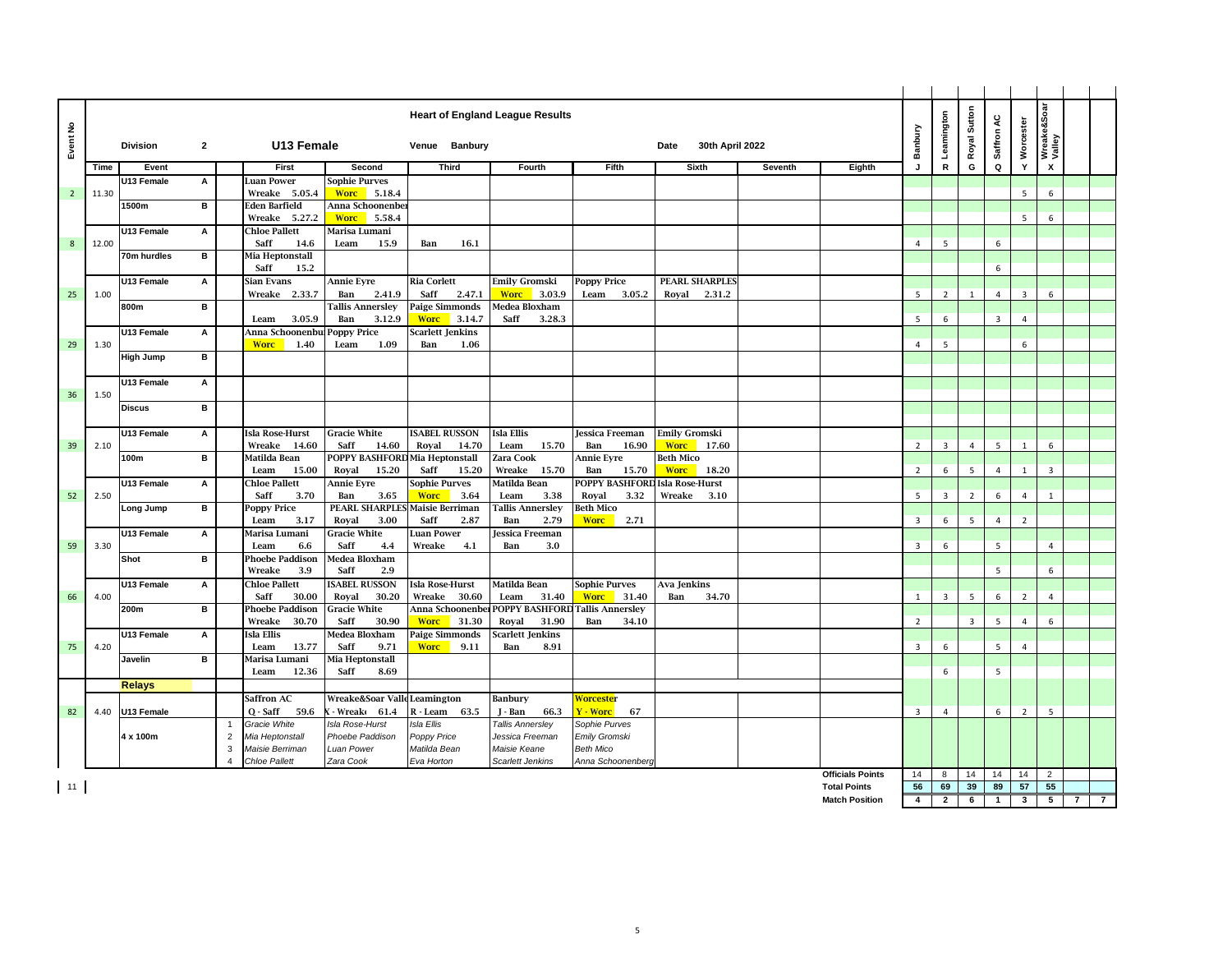| Event No<br>Time<br>12.00<br>$\overline{7}$ | <b>Division</b><br>Event<br>U15 Male<br>Long Jump<br>U15 Male | $\mathbf{2}$<br>Α | N <sub>S</sub> | U15 Male<br>First                      |                                      | <b>Heart of England League Results</b><br>Venue Banbury |                        |                     |                         |         |                                                |                         | Leamington     | Royal Sutton   | Saffron AC              | Worcester      | Wreake&Soar<br>Valley     |  |
|---------------------------------------------|---------------------------------------------------------------|-------------------|----------------|----------------------------------------|--------------------------------------|---------------------------------------------------------|------------------------|---------------------|-------------------------|---------|------------------------------------------------|-------------------------|----------------|----------------|-------------------------|----------------|---------------------------|--|
|                                             |                                                               |                   |                |                                        |                                      |                                                         |                        |                     |                         |         |                                                |                         |                |                |                         |                |                           |  |
|                                             |                                                               |                   |                |                                        |                                      |                                                         |                        |                     | Date<br>30th April 2022 |         |                                                | Banbury                 |                |                |                         |                |                           |  |
|                                             |                                                               |                   |                |                                        | Second                               | <b>Third</b>                                            | Fourth                 | Fifth               | <b>Sixth</b>            | Seventh | Eighth                                         | J                       | ${\mathbf R}$  | G              | $\mathbf Q$             | Y              | $\boldsymbol{\mathsf{x}}$ |  |
|                                             |                                                               |                   |                | <b>Ed Burns</b>                        | <b>ALEX POTACKI</b>                  | Nicholas Gudgeon                                        | <b>Milo Brotherton</b> |                     |                         |         |                                                |                         |                |                |                         |                |                           |  |
|                                             |                                                               |                   |                | 4.67<br>Leam                           | Royal<br>4.32                        | Saff<br>4.14                                            | Wreake<br>3.87         |                     |                         |         |                                                |                         | 6              | 5              | $\overline{4}$          |                | 3                         |  |
|                                             |                                                               | в                 |                | <b>Thomas Elliott</b>                  |                                      |                                                         |                        |                     |                         |         |                                                |                         |                |                |                         |                |                           |  |
|                                             |                                                               |                   |                | Saff<br>3.99                           |                                      |                                                         |                        |                     |                         |         |                                                |                         |                |                | 6                       |                |                           |  |
|                                             |                                                               | A                 |                | ZAK TISDALE                            | <b>Louie Paddison</b>                | <b>James Fryer</b>                                      |                        |                     |                         |         |                                                |                         |                |                |                         | $\overline{4}$ |                           |  |
| 15<br>12.25                                 | 800m                                                          | в                 |                | Roval<br>2.13.7<br><b>WILL STEAD</b>   | Wreake 2.18.6<br><b>Jake Tyrrell</b> | <b>Worc</b> 2.48.5                                      |                        |                     |                         |         |                                                |                         |                | 6              |                         |                | 5                         |  |
|                                             |                                                               |                   |                | Royal<br>2.22.1                        | Wreake 2.28.5                        |                                                         |                        |                     |                         |         |                                                |                         |                | 6              |                         |                | 5                         |  |
|                                             | U15 Male                                                      | $\overline{A}$    |                | Sam Robbins                            | <b>Thomas Elliott</b>                |                                                         |                        |                     |                         |         |                                                |                         |                |                |                         |                |                           |  |
| 20 <sup>°</sup><br>12.55                    |                                                               |                   |                | Leam<br>17.5                           | Saff<br>18.2                         |                                                         |                        |                     |                         |         |                                                |                         | 6              |                | 5                       |                |                           |  |
|                                             | 80m hurdles                                                   | в                 |                |                                        |                                      |                                                         |                        |                     |                         |         |                                                |                         |                |                |                         |                |                           |  |
|                                             |                                                               |                   |                |                                        |                                      |                                                         |                        |                     |                         |         |                                                |                         |                |                |                         |                |                           |  |
|                                             | U15 Male                                                      | A                 |                | <b>Fraser Mowat</b>                    | <b>Omar Matthew</b>                  | Ryan Seyler                                             | <b>Jake Tyrrell</b>    | Sam Robbins         |                         |         |                                                |                         |                |                |                         |                |                           |  |
| 22<br>1.00                                  |                                                               |                   |                | Ban<br>5.82                            | Saff<br>5.77                         | 5.17<br><b>Wore</b>                                     | Wreake 5.08            | Leam<br>4.52        |                         |         |                                                | 6                       | $\overline{2}$ |                | 5                       | $\overline{4}$ | 3                         |  |
|                                             | Shot                                                          | в                 |                |                                        |                                      |                                                         |                        |                     |                         |         |                                                |                         |                |                |                         |                |                           |  |
|                                             | U15 Male                                                      | A                 |                | <b>Huey Brown</b>                      | <b>Fraser Mowat</b>                  | <b>James Fryer</b>                                      | <b>Kevin Boateng</b>   |                     |                         |         |                                                |                         |                |                |                         |                |                           |  |
| 37<br>1.50                                  |                                                               |                   |                | 31.10<br>Wreake                        | 24.61<br>Ban                         | <b>Worc</b><br>20.01                                    | Saff<br>15.61          |                     |                         |         |                                                | - 5                     |                |                | $\overline{\mathbf{3}}$ | $\overline{4}$ | 6                         |  |
|                                             | Javelin                                                       | в                 |                | Xander Jenkins                         | <b>Ryan Seyler</b>                   |                                                         |                        |                     |                         |         |                                                |                         |                |                |                         |                |                           |  |
|                                             |                                                               |                   |                | Ban<br>19.96                           | <b>Worc</b><br>9.59                  |                                                         |                        |                     |                         |         |                                                | 6                       |                |                |                         | 5              |                           |  |
|                                             | U15 Male                                                      | А                 |                | <b>Ed Burns</b>                        | <b>ALEX POTACKI</b>                  | <b>Kevin Boateng</b>                                    | Xander Jenkins         | <b>James Fryer</b>  |                         |         |                                                |                         |                |                |                         |                |                           |  |
| 44<br>2.30                                  |                                                               |                   |                | 13.2<br>Leam                           | Royal<br>13.4                        | Saff<br>13.4                                            | Ban<br>13.5            | 15.3<br><b>Worc</b> |                         |         |                                                | $\overline{\mathbf{3}}$ | 6              | 5              | $\overline{4}$          | $\overline{2}$ |                           |  |
|                                             | 100m                                                          | в                 |                | <b>FINLEY KILL BROV</b>                | Dan Thomas                           | <b>Thomas Elliott</b>                                   |                        |                     |                         |         |                                                |                         |                |                |                         |                |                           |  |
|                                             |                                                               |                   |                | 13.4<br>Royal                          | <b>Worc</b><br>13.9                  | Saff<br>14.7                                            |                        |                     |                         |         |                                                |                         |                | 6              | 4                       | 5              |                           |  |
| 45<br>2.30                                  | U15 Male                                                      | А                 |                | Nicholas Gudgeon<br>Saff<br>1.45       | Alex Burt<br>Ban<br>1.30             |                                                         |                        |                     |                         |         |                                                | 5                       |                |                | 6                       |                |                           |  |
|                                             | High Jump                                                     | в                 |                |                                        |                                      |                                                         |                        |                     |                         |         |                                                |                         |                |                |                         |                |                           |  |
|                                             |                                                               |                   |                |                                        |                                      |                                                         |                        |                     |                         |         |                                                |                         |                |                |                         |                |                           |  |
|                                             | U15 Male                                                      | А                 |                | Noah Dunnett                           | Milo Brotherton                      | <b>Sam Robbins</b>                                      | <b>JOEL CARTWRIGH</b>  |                     |                         |         |                                                |                         |                |                |                         |                |                           |  |
| 56<br>3.20                                  |                                                               |                   |                | <b>Worc</b><br>4.45.5                  | Wreake 4.48.0                        | Leam<br>5.08.5                                          | Royal<br>5.08.8        |                     |                         |         |                                                |                         | $\overline{4}$ | $\overline{3}$ |                         | 6              | 5                         |  |
|                                             | 1500m                                                         | в                 |                | <b>Seamus Conlon</b>                   |                                      |                                                         |                        |                     |                         |         |                                                |                         |                |                |                         |                |                           |  |
|                                             |                                                               |                   |                | Wreake 4.53.9                          |                                      |                                                         |                        |                     |                         |         |                                                |                         |                |                |                         |                | 6                         |  |
| 3.30                                        | U15 Male                                                      | А                 |                |                                        |                                      |                                                         |                        |                     |                         |         |                                                |                         |                |                |                         |                |                           |  |
| 60                                          | Discus                                                        | в                 |                |                                        |                                      |                                                         |                        |                     |                         |         |                                                |                         |                |                |                         |                |                           |  |
|                                             |                                                               |                   |                |                                        |                                      |                                                         |                        |                     |                         |         |                                                |                         |                |                |                         |                |                           |  |
|                                             | U15 Male                                                      | А                 |                | <b>Ed Burns</b>                        | Nicholas Gudgeon Jack Reichow        |                                                         | Alex Burt              |                     |                         |         |                                                |                         |                |                |                         |                |                           |  |
| 65<br>3.50                                  |                                                               |                   |                | Leam<br>44.5                           | Saff<br>46.4                         | Wreake<br>46.6                                          | Ban<br>57.2            |                     |                         |         |                                                | $\overline{3}$          | 6              |                | 5                       |                | $\overline{4}$            |  |
|                                             | 300m                                                          | в                 |                |                                        |                                      |                                                         |                        |                     |                         |         |                                                |                         |                |                |                         |                |                           |  |
|                                             |                                                               |                   |                |                                        |                                      |                                                         |                        |                     |                         |         |                                                |                         |                |                |                         |                |                           |  |
|                                             | U15 Male                                                      | А                 |                | Xander Jenkins                         | <b>ALEX POTACKI</b>                  | <b>Kevin Boateng</b>                                    | Miles Woodruff         |                     |                         |         |                                                |                         |                |                |                         |                |                           |  |
| 72<br>4.20                                  | 200m                                                          | B                 |                | 26.9<br>Ban<br><b>FINLEY KILL BROV</b> | Royal<br>27.6<br><b>Omar Matthew</b> | Saff<br>28                                              | Leam<br>29.8           |                     |                         |         |                                                | 6                       | $\overline{3}$ | 5              | $\overline{4}$          |                |                           |  |
|                                             |                                                               |                   |                | Royal<br>28.3                          | Saff<br>30.6                         |                                                         |                        |                     |                         |         |                                                |                         |                | 6              | 5                       |                |                           |  |
|                                             |                                                               |                   |                | Saffron AC                             | Wreake&Soar Valle                    |                                                         |                        |                     |                         |         |                                                |                         |                |                |                         |                |                           |  |
| 86<br>5.00                                  | U15 Male                                                      |                   |                | $Q - Saff$<br>56.1                     | - Wreak<br>57.4                      |                                                         |                        |                     |                         |         |                                                |                         |                |                | 6                       |                | 5                         |  |
|                                             |                                                               |                   |                | Nicholas Gudgeon                       | Jack Reichow                         |                                                         |                        |                     |                         |         |                                                |                         |                |                |                         |                |                           |  |
|                                             | 4 x 100m                                                      |                   | $\overline{2}$ | <b>Omar Matthew</b>                    | Louie Paddison                       |                                                         |                        |                     |                         |         |                                                |                         |                |                |                         |                |                           |  |
|                                             |                                                               |                   | 3              | <b>Thomas Elliott</b>                  | Milo Brotherton                      |                                                         |                        |                     |                         |         |                                                |                         |                |                |                         |                |                           |  |
|                                             |                                                               |                   |                | Kevin Boateng                          | Seamus Conlon                        |                                                         |                        |                     |                         |         |                                                |                         |                |                |                         |                |                           |  |
| $\vert$ 12                                  |                                                               |                   |                |                                        |                                      |                                                         |                        |                     |                         |         | <b>Officials Points</b><br><b>Total Points</b> | 14<br>48                | 8<br>41        | 14<br>56       | 14<br>71                | 14<br>44 44    | $\overline{2}$            |  |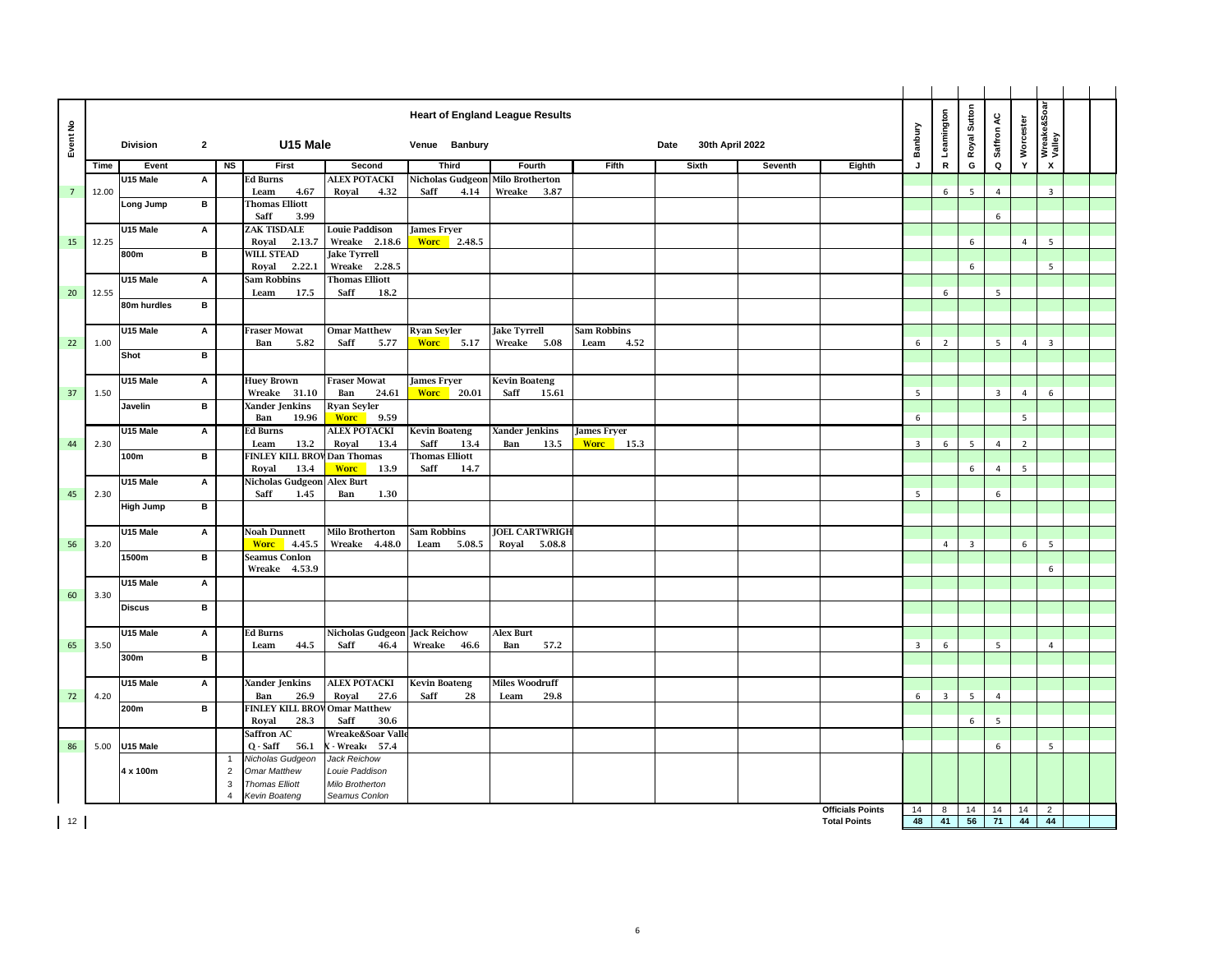# **Match Position 3 6 2 1 4 4 7 7**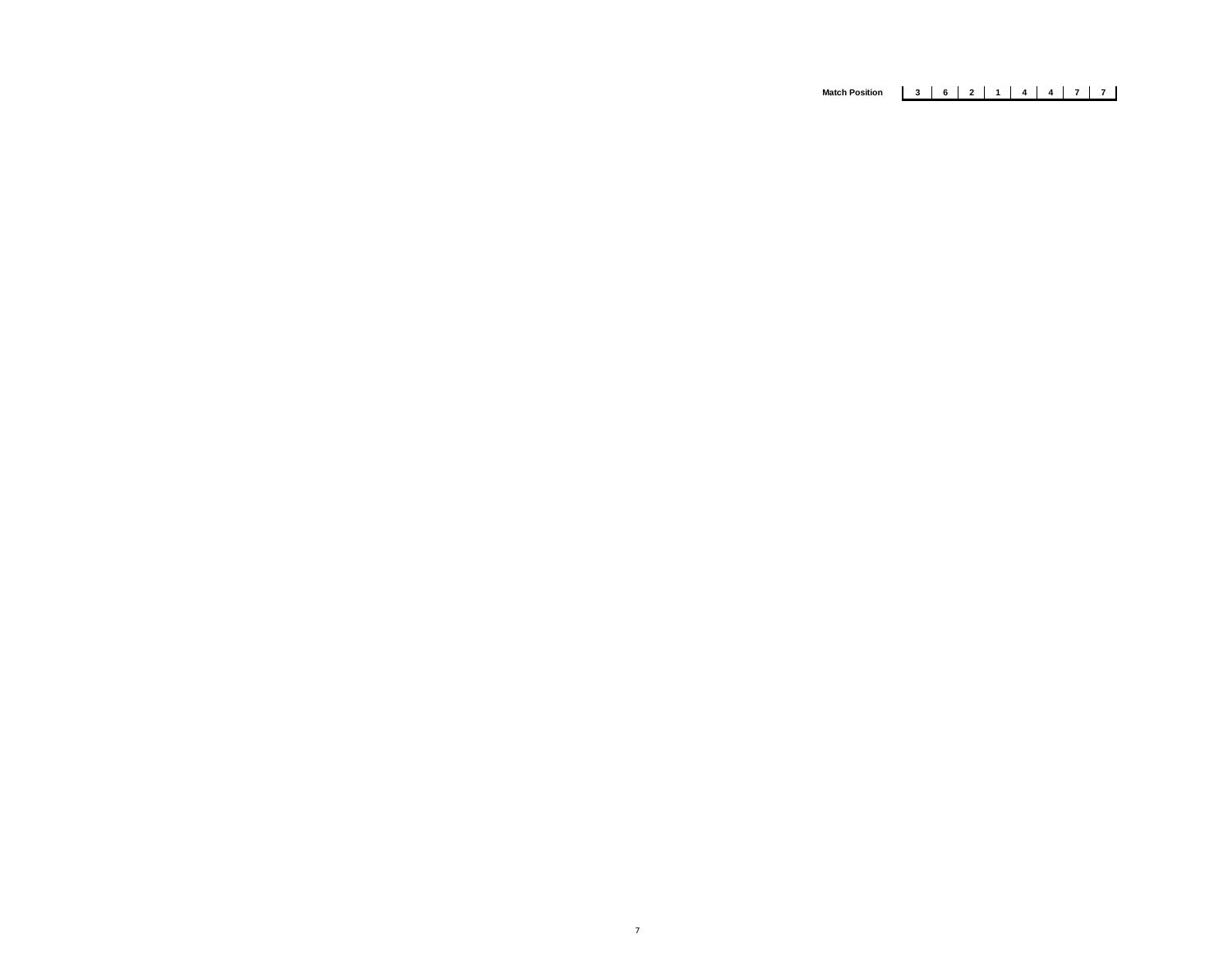| £                       |       |                   |                |                  |                                           |                                            |                                               | <b>Heart of England League Results</b> |                                       |                                      |                |                         | Banbury                 | Leamington     | Royal Sutton   | Saffron AC              | Worcester      | Wreake&Soar<br>Valley |  |
|-------------------------|-------|-------------------|----------------|------------------|-------------------------------------------|--------------------------------------------|-----------------------------------------------|----------------------------------------|---------------------------------------|--------------------------------------|----------------|-------------------------|-------------------------|----------------|----------------|-------------------------|----------------|-----------------------|--|
| Eventl                  |       | <b>Division</b>   | $\mathbf{2}$   |                  | U15 Female                                |                                            | Venue Banbury                                 |                                        |                                       | 30th April 2022<br>Date              |                |                         |                         |                |                |                         |                |                       |  |
|                         | Time  | Event             |                |                  | First                                     | Second                                     | <b>Third</b>                                  | Fourth                                 | Fifth                                 | <b>Sixth</b>                         | <b>Seventh</b> | Eighth                  | J                       | $\mathbf R$    | G              | $\mathbf Q$             | Y              | X                     |  |
|                         |       | U15 Female        | А              |                  | Isla McGowan                              | <b>Imogen Saunders</b>                     | <b>BETHAN GREENIN Lucy Tebbett</b>            |                                        | Sophy Hughes                          |                                      |                |                         |                         |                |                |                         |                |                       |  |
| $\overline{\mathbf{3}}$ | 11.40 | 1500m             | в              |                  | 4.44.0<br>Ban<br>Lucy Donaghey            | Wreake<br>4.50.0<br><b>KATIE STRAW</b>     | Royal<br>5.19.7<br><b>Ella Purves</b>         | <b>Worc</b> 5.22.0                     | Saff<br>5.49.5                        |                                      |                |                         | 6                       |                | $\overline{4}$ | $\overline{2}$          | $\overline{3}$ | 5                     |  |
|                         |       |                   |                |                  | 5.24.2<br>Wreake                          | Roval<br>5.26.3                            | <b>Worc</b><br>5.26.5                         |                                        |                                       |                                      |                |                         |                         |                | 5              |                         | $\overline{4}$ | 6                     |  |
|                         |       | U15 Female        | А              |                  | <b>Molly Lazenbury</b>                    | Maddy Cufflin                              |                                               |                                        |                                       |                                      |                |                         |                         |                |                |                         |                |                       |  |
| 10                      | 12.15 |                   |                |                  | <b>Worc</b><br>13.60                      | Saff<br>14.30                              |                                               |                                        |                                       |                                      |                |                         |                         |                |                | 5                       | 6              |                       |  |
|                         |       | 75m hurdles       | в              |                  |                                           |                                            |                                               |                                        |                                       |                                      |                |                         |                         |                |                |                         |                |                       |  |
|                         |       | U15 Female        | А              |                  |                                           |                                            |                                               |                                        |                                       |                                      |                |                         |                         |                |                |                         |                |                       |  |
| 12                      | 12.15 |                   |                |                  |                                           |                                            |                                               |                                        |                                       |                                      |                |                         |                         |                |                |                         |                |                       |  |
|                         |       | <b>Discus</b>     | в              |                  |                                           |                                            |                                               |                                        |                                       |                                      |                |                         |                         |                |                |                         |                |                       |  |
|                         |       |                   |                |                  |                                           |                                            |                                               |                                        |                                       |                                      |                |                         |                         |                |                |                         |                |                       |  |
| 17                      | 12.30 | U15 Female        | А              |                  | Natalie Seyler<br><b>Worc</b><br>1.55     | Maisie Hastie<br>Ban<br>1.30               |                                               |                                        |                                       |                                      |                |                         | 5                       |                |                |                         | 6              |                       |  |
|                         |       | <b>High Jump</b>  | в              |                  | <b>Elodie McNelis</b>                     |                                            |                                               |                                        |                                       |                                      |                |                         |                         |                |                |                         |                |                       |  |
|                         |       |                   |                |                  | <b>Worc</b><br>1.20                       |                                            |                                               |                                        |                                       |                                      |                |                         |                         |                |                |                         | 6              |                       |  |
|                         |       | <b>U15 Female</b> | $\overline{A}$ | Pit 2            | SOFIA SHORROCK Emma Hall                  |                                            | <b>Millie Battisson</b>                       | <b>Maisie Hastie</b>                   | <b>Sophy Hughes</b>                   |                                      |                |                         |                         |                |                |                         |                |                       |  |
| 21                      | 1.00  | Long Jump         | в              | Pit <sub>2</sub> | Royal<br>4.42<br><b>EMILY LLOYLD</b>      | 4.05<br><b>Worc</b><br>Molly Lazenbury     | Wreake<br>3.76<br>Sophie Gordon               | Ban<br>3.58<br>Jasmine Johnson         | Saff<br>3.43                          |                                      |                |                         | $\overline{\mathbf{3}}$ |                | 6              | $\overline{2}$          | 5              | $\overline{4}$        |  |
|                         |       |                   |                |                  | Royal<br>3.67                             | <b>Worc</b><br>3.64                        | Ban<br>3.57                                   | Wreake<br>3.46                         |                                       |                                      |                |                         | 4                       |                | 6              |                         | 5              | 3                     |  |
|                         |       | U15 Female        | A              |                  | Shai King                                 | <b>ELIZABETH FLEMN</b>                     | Nadia Ahmed                                   | <b>Eva Mico</b>                        | Eva Horton                            | <b>Mollie Davis</b>                  |                |                         |                         |                |                |                         |                |                       |  |
| 26                      | 1.10  | 800m              | в              |                  | Wreake<br>2.13.6<br>Violet Rudkin         | Royal<br>2.29.4<br>Eva Holden              | Saff<br>2.43.3<br>EVA CARTWRIGH Livia Bloxham | 2.44.2<br><b>Worc</b>                  | 2.53.9<br>Leam                        | Ban<br>3.02.5                        |                |                         | <sup>1</sup>            | $\overline{2}$ | 5              | $\overline{4}$          | 3              | 6                     |  |
|                         |       |                   |                |                  | Wreake<br>2.25.1                          | <b>Worc</b><br>2.48.0                      | Royal<br>2.54.5                               | Saff<br>3.13.4                         | <b>Isobel Cohen</b><br>Leam<br>3.16.9 |                                      |                |                         |                         | $\overline{2}$ | $\overline{4}$ | $\overline{3}$          | 5              | 6                     |  |
|                         |       | U15 Female        | A              |                  | <b>FLORANCE THOM Imogen Jones</b>         |                                            | <b>Beth Hughes</b>                            | <b>Emily Freeman</b>                   | Emma Hall                             | Martina Fulleda                      |                |                         |                         |                |                |                         |                |                       |  |
| 41                      | 2.15  |                   |                |                  | Roval<br>13.3                             | Wreake<br>13.8                             | Saff<br>14.6                                  | Ban<br>14.7                            | <b>Worc</b><br>14.9                   | Leam<br>15.0                         |                |                         | $\overline{\mathbf{3}}$ | $\overline{1}$ | 6              | $\overline{4}$          | $\overline{2}$ | -5                    |  |
|                         |       | 100m              | в              |                  | Aaliyah Hallick<br>Wreake<br>13.6         | <b>MOLLIE BEETON</b><br>Royal<br>14.4      | Sophie Gordon<br>15.3                         | <b>Priscille Kouame</b><br>Saff        |                                       |                                      |                |                         | $\overline{4}$          |                | 5              | $\overline{\mathbf{3}}$ |                | 6                     |  |
|                         |       | U15 Female        | A              |                  | Elissa Wicks                              | <b>KATIE STRAW</b>                         | Ban<br><b>Eva Mico</b>                        | 15.5<br>Livia Bloxham                  |                                       |                                      |                |                         |                         |                |                |                         |                |                       |  |
| 49                      | 2.40  |                   |                |                  | Leam<br>20.8                              | Royal<br>20.6                              | <b>Worc</b><br>19.4                           | Saff<br>17.2                           |                                       |                                      |                |                         |                         | 6              | $\overline{5}$ | $\overline{3}$          | $\overline{4}$ |                       |  |
|                         |       | Javelin           | в              |                  | SOFIA SHORROCK Elodie McNelis             |                                            | Priscille Kouame                              |                                        |                                       |                                      |                |                         |                         |                |                |                         |                |                       |  |
|                         |       |                   |                |                  | Royal<br>19.2                             | <b>Worc</b><br>11.5                        | Saff<br>6.0                                   |                                        |                                       |                                      |                |                         |                         |                | 6              | $\overline{4}$          | 5              |                       |  |
| 63                      | 3.40  | U15 Female        | A              |                  | Natalie Seyler<br>43.70<br><b>Worc</b>    | <b>ELIZABETH FOX</b><br>Royal<br>44.70     | <b>Millie Battisson</b><br>49.80<br>Wreake    | Nadia Ahmed<br>Saff<br>50.80           | <b>Hollie Wilks</b><br>52.90<br>Leam  | <b>Maisie Hastie</b><br>Ban<br>53.30 |                |                         | $\mathbf{1}$            | $\overline{2}$ | 5              | $\overline{3}$          | 6              | $\overline{4}$        |  |
|                         |       | 300m              | в              |                  | <b>MOLLIE BEETON</b>                      | Lucy Donaghy                               | Ella Purves                                   |                                        |                                       |                                      |                |                         |                         |                |                |                         |                |                       |  |
|                         |       |                   |                |                  | 45.40<br>Royal                            | Wreake<br>48.70                            | <b>Worc</b><br>50.00                          |                                        |                                       |                                      |                |                         |                         |                | 6              |                         | $\overline{4}$ | 5                     |  |
|                         | 4.05  | U15 Female        | А              |                  | SOFIA SHORROCK<br>27.5                    | <b>Imogen Jones</b><br>Wreake<br>27.5      | <b>Beth Hughes</b><br>Saff<br>30.2            | Zara Smythe<br><b>Worc</b>             | <b>Emily Freeman</b><br>Ban<br>30.9   | <b>Isobel Cohen</b>                  |                |                         | $\overline{2}$          |                |                |                         | $\overline{3}$ | 5                     |  |
| 68                      |       | 200m              | в              |                  | Royal<br><b>FLORANCE THOM</b>             | Jasmine Johnson                            | Molly Lazenbury                               | 30.2<br><b>Maddy Cufflin</b>           | Martina Fulleda                       | 33.5<br>Leam                         |                |                         |                         | $\mathbf{1}$   | 6              | $\overline{4}$          |                |                       |  |
|                         |       |                   |                |                  | 26.9<br>Royal                             | Wreake<br>28.9                             | <b>Worc</b><br>30.1                           | Saff<br>30.4                           | 32.2<br>Leam                          |                                      |                |                         |                         | $\overline{2}$ | 6              | $\overline{\mathbf{3}}$ | $\overline{4}$ | 5                     |  |
|                         |       | U15 Female        | A              |                  | Hollie Wilks                              | <b>Myoriee Crow</b>                        | Maddy Cufflin                                 | <b>KATIE STRAW</b>                     | Maria Pointon                         |                                      |                |                         |                         |                |                |                         |                |                       |  |
| 73                      | 4.20  | Shot              | в              |                  | 8.29<br>Leam<br>Priscille Kouame          | <b>Worc</b><br>7.62<br><b>Isobel Cohen</b> | Saff<br>7.35<br>Ava Gordons                   | Royal<br>5.96<br><b>AMY MARSH</b>      | Wreake<br>5.91                        |                                      |                |                         |                         | 6              | 3              | $\overline{4}$          | 5              | $\overline{2}$        |  |
|                         |       |                   |                |                  | Saff<br>5.42                              | 5.08<br>Leam                               | <b>Worc</b><br>4.96                           | Royal<br>4.93                          |                                       |                                      |                |                         |                         | 5              | 3              | 6                       | 4              |                       |  |
|                         |       |                   |                |                  | Royal Sutton                              | Wreake&Soar Valle <mark>Worceste</mark> r  |                                               | Saffron AC                             | Leamington                            | Banbury                              |                |                         |                         |                |                |                         |                |                       |  |
| 83                      | 4.45  | U15 Female        |                |                  | G - Roval<br>54.3                         | 56.2<br>- Wreak <sub>'</sub>               | Y - Worc<br>58.7                              | $Q - Saff$<br>59.4                     | R - Leam<br>61.5                      | J - Ban<br>63.2                      |                |                         | $\mathbf{1}$            | $\overline{2}$ | 6              | $\overline{\mathbf{3}}$ | $\overline{4}$ | 5                     |  |
|                         |       | 4 x 100m          |                | $\overline{2}$   | <b>SOFIA SHORROCK</b><br>ELIZABETH FOX PA | Imogen Jones                               | Zara Smythe                                   | Priscille Kouame<br>Nadia Ahmed        | <b>Isobel Cohen</b><br>tbc            |                                      |                |                         |                         |                |                |                         |                |                       |  |
|                         |       |                   |                | 3                | <b>MOLLIE BEETON</b>                      | Aaliyah Hallick<br>Jasmine Johnson         | <b>Lucy Tebbett</b><br>Emma Hall              | Maddy Cufflin                          | Martina Fulleda                       |                                      |                |                         |                         |                |                |                         |                |                       |  |
|                         |       |                   |                |                  | <b>FLORANCE THOMA</b>                     | Maria Pointon                              | Natalie Seyler                                | <b>Beth Hughes</b>                     | Hollie Wilks                          |                                      |                |                         |                         |                |                |                         |                |                       |  |
|                         |       |                   |                |                  |                                           |                                            |                                               |                                        |                                       |                                      |                | <b>Officials Points</b> | 14                      | 8              | 14             | 14                      | 14             | $\overline{2}$        |  |
| 12                      |       |                   |                |                  |                                           |                                            |                                               |                                        |                                       |                                      |                | <b>Total Points</b>     | 44                      | 37             | 101            | 67                      | 98             | 69                    |  |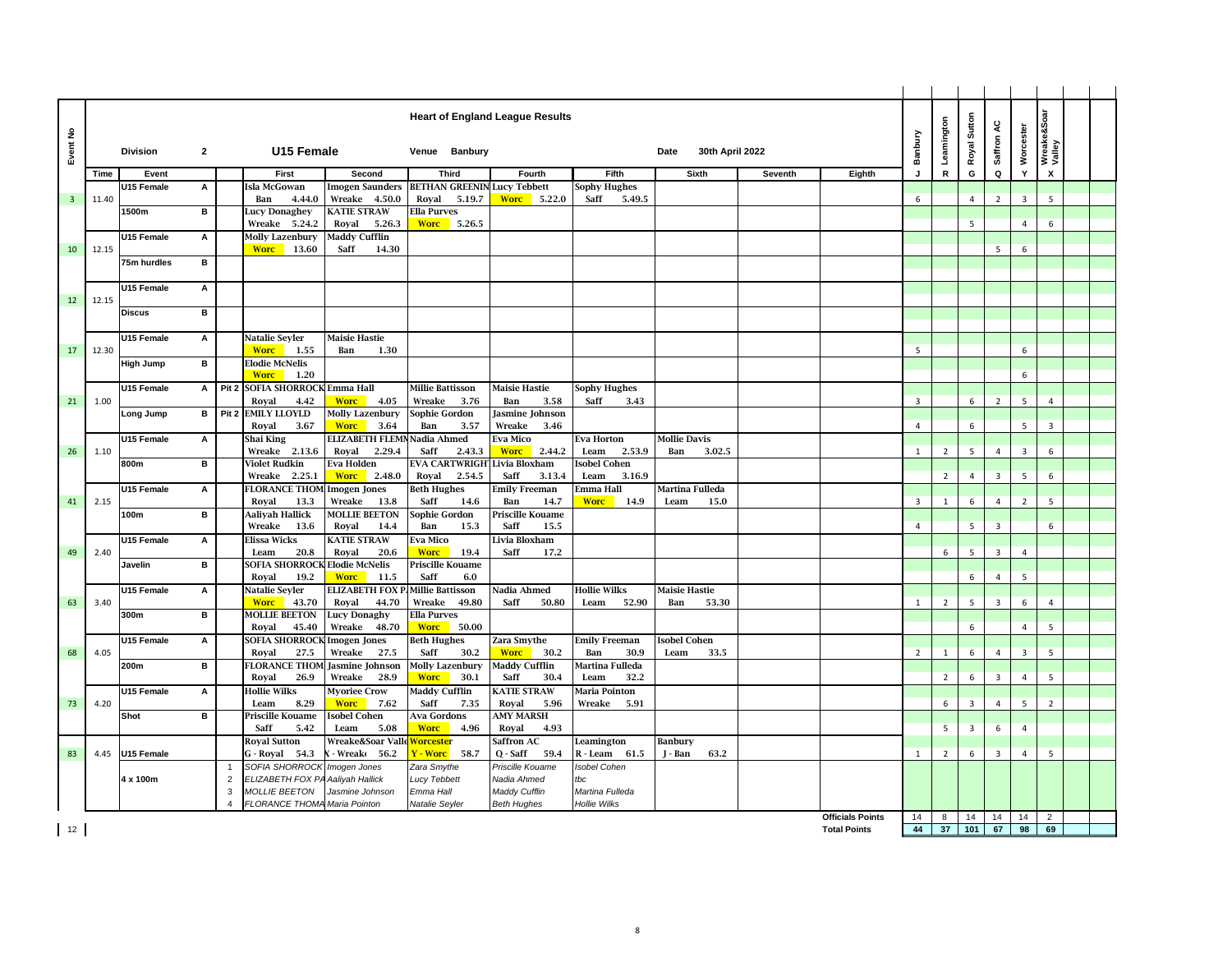# **Match Position 5 6 1 4 2 3 7 7**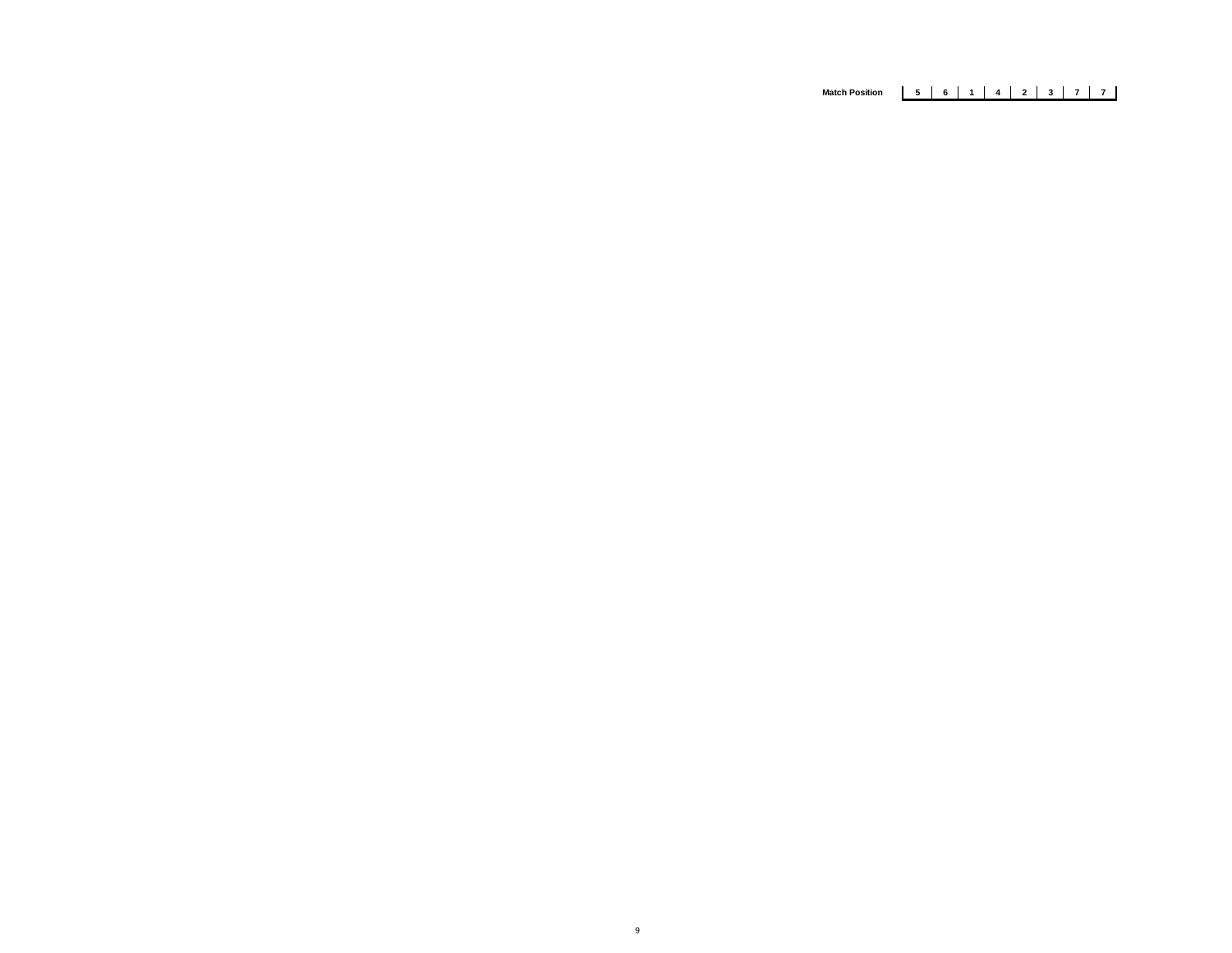|                 |       |                    |                |                |                                       |                                       |                                        | <b>Heart of England League Results</b> |                                    |                         |         |                         |                |                | Royal Sutton   |             |                | Wreake&Soar<br>Valley |  |
|-----------------|-------|--------------------|----------------|----------------|---------------------------------------|---------------------------------------|----------------------------------------|----------------------------------------|------------------------------------|-------------------------|---------|-------------------------|----------------|----------------|----------------|-------------|----------------|-----------------------|--|
| Event No        |       | <b>Division</b>    | $\overline{2}$ |                | U17 Men                               |                                       | Venue Banbury                          |                                        |                                    | 30th April 2022<br>Date |         |                         | Banbury        | Leamington     |                | Saffron AC  | Worcester      |                       |  |
|                 | Time  | Event              |                | N <sub>S</sub> | First                                 | Second                                | <b>Third</b>                           | Fourth                                 | <b>Fifth</b>                       | Sixth                   | Seventh | Eighth                  | J              | ${\mathbf R}$  | G              | $\mathbf Q$ | Y              | $\pmb{\chi}$          |  |
|                 |       | U17 Men            | A              |                | <b>Matthew Daenan</b>                 |                                       |                                        |                                        |                                    |                         |         |                         |                |                |                |             |                |                       |  |
| 11              | 12.15 |                    |                |                | 9.64<br>Ban                           |                                       |                                        |                                        |                                    |                         |         |                         | 6              |                |                |             |                |                       |  |
|                 |       | Shot (U17)         | в              |                | <b>Archie Street</b><br>Ban<br>9.18   |                                       |                                        |                                        |                                    |                         |         |                         | 6              |                |                |             |                |                       |  |
|                 |       | U17 Men            | Α              |                | <b>NICK CREES</b>                     | <b>Josh Pegg</b>                      |                                        |                                        |                                    |                         |         |                         |                |                |                |             |                |                       |  |
| 18              | 12.35 |                    |                |                | 2.07.4<br>Royal                       | 2.22.8<br>Saff                        |                                        |                                        |                                    |                         |         |                         |                |                | 6              | 5           |                |                       |  |
|                 |       | 800m (U17/U20)     | $\, {\bf B}$   |                |                                       |                                       |                                        |                                        |                                    |                         |         |                         |                |                |                |             |                |                       |  |
|                 |       |                    |                |                |                                       |                                       |                                        |                                        |                                    |                         |         |                         |                |                |                |             |                |                       |  |
| 23              | 1.00  | U17 Men            | A              |                |                                       |                                       |                                        |                                        |                                    |                         |         |                         |                |                |                |             |                |                       |  |
|                 |       | Discus (U17)       | в              |                |                                       |                                       |                                        |                                        |                                    |                         |         |                         |                |                |                |             |                |                       |  |
|                 |       |                    |                |                |                                       |                                       |                                        |                                        |                                    |                         |         |                         |                |                |                |             |                |                       |  |
|                 |       | U17 Men            | Α              |                | <b>Archie Street</b>                  |                                       |                                        |                                        |                                    |                         |         |                         |                |                |                |             |                |                       |  |
| 27              | 1.20  | 100m hurdles (U1 B |                |                | 15.7<br>Ban                           |                                       |                                        |                                        |                                    |                         |         |                         | 6              |                |                |             |                |                       |  |
|                 |       |                    |                |                |                                       |                                       |                                        |                                        |                                    |                         |         |                         |                |                |                |             |                |                       |  |
|                 |       | U17 Men            | A              |                | <b>Archie Street</b>                  | Will Burns (U20)                      | <b>Callum Fraser</b>                   |                                        |                                    |                         |         |                         |                |                |                |             |                |                       |  |
| 30 <sup>°</sup> | 1.30  |                    |                |                | Ban<br>6.05                           | Leam<br>5.65                          | Wreake<br>4.11                         |                                        |                                    |                         |         |                         | 6              | 5              |                |             |                | $\overline{4}$        |  |
|                 |       | Long Jump (U17/ B  |                |                | Evan Phipps (U20)<br>Ban<br>4.32      |                                       |                                        |                                        |                                    |                         |         |                         | 6              |                |                |             |                |                       |  |
|                 |       | U17 Men            | A              |                | Will Burns (U20)                      | Adam McLaren-Do Josh Pegg             |                                        | <b>Finn Smith</b>                      |                                    |                         |         |                         |                |                |                |             |                |                       |  |
| 31              | 1.35  |                    |                |                | 52.8<br>Leam                          | Ban<br>55.2                           | Saff<br>61.6                           | 61.7<br>Wreake                         |                                    |                         |         |                         | 5              | 6              |                | 4           |                | 3                     |  |
|                 |       | 400m (U17/U20)     | в              |                | James Killpack (U2                    |                                       |                                        |                                        |                                    |                         |         |                         |                |                |                |             |                |                       |  |
|                 |       | U17 Men            | A              |                | 57.3<br>Ban<br><b>Corey Shepherd</b>  |                                       | <b>AARON OSHENYE Isaac Bogle (U20)</b> | <b>Finley Venables</b>                 | Evan Phipps (U20) Marley Harris    |                         |         |                         | 6              |                |                |             |                |                       |  |
| 46              | 2.40  |                    |                |                | Saff<br>11.5                          | Royal<br>11.9                         | Leam<br>12.2                           | Wreake<br>12.3                         | Ban<br>12.7                        | <b>Worc</b><br>13.2     |         |                         | $\overline{2}$ | $\overline{4}$ | 5 <sup>5</sup> | 6           | <sup>1</sup>   | 3                     |  |
|                 |       | 100m (U17/U20)     | B              |                | Marcus Wright (U2                     | Charlie Evans (U2                     | <b>Alasdair Little</b>                 | <b>Hugh Seville</b>                    |                                    |                         |         |                         |                |                |                |             |                |                       |  |
|                 |       |                    |                |                | 11.9<br>Saff                          | Ban<br>12.5                           | 12.6<br><b>Worc</b>                    | Wreake<br>12.7                         |                                    |                         |         |                         | 5              |                |                | 6           | $\overline{4}$ | 3                     |  |
| 61              | 3.30  | U17 Men            | A              |                | <b>Matthew Daenan</b><br>Ban<br>39.64 |                                       |                                        |                                        |                                    |                         |         |                         | 6              |                |                |             |                |                       |  |
|                 |       | Javelin (U17)      | в              |                |                                       |                                       |                                        |                                        |                                    |                         |         |                         |                |                |                |             |                |                       |  |
|                 |       |                    |                |                |                                       |                                       |                                        |                                        |                                    |                         |         |                         |                |                |                |             |                |                       |  |
|                 |       | U17 Men            | A              |                | <b>Ruben Snelson</b>                  | Callum Fraser                         |                                        |                                        |                                    |                         |         |                         |                |                |                |             |                |                       |  |
| 62              | 3.30  | 1500m (U17/U20) B  |                |                | 4.25.1<br>Ban<br>Adam McLaren-Do      | Wreake 5.23.0                         |                                        |                                        |                                    |                         |         |                         | 6              |                |                |             |                | 5                     |  |
|                 |       |                    |                |                | Ban<br>4.27.8                         |                                       |                                        |                                        |                                    |                         |         |                         | 6              |                |                |             |                |                       |  |
|                 |       | U17 Men            | Α              |                | saac Bogle (U20)                      | Charlie Evans (U2)                    |                                        |                                        |                                    |                         |         |                         |                |                |                |             |                |                       |  |
| 69              | 4.10  |                    |                |                | 1.72<br>Leam                          | Ban<br>1.51                           |                                        |                                        |                                    |                         |         |                         | 5              | 6              |                |             |                |                       |  |
|                 |       | High Jump (U17/l B |                |                |                                       |                                       |                                        |                                        |                                    |                         |         |                         |                |                |                |             |                |                       |  |
|                 |       | U17 Men            | Α              |                | <b>Corey Shepherd</b>                 | <b>AARON OSHENYE Will Burns (U20)</b> |                                        | <b>Finley Venables</b>                 | Christopher Charle Alasdair Little |                         |         |                         |                |                |                |             |                |                       |  |
| 76              | 4.25  |                    |                |                | Saff<br>22.8                          | 23.8<br>Royal                         | Leam<br>24                             | Wreake<br>24.2                         | Ban<br>24.4                        | <b>Worc</b><br>27.2     |         |                         | $\overline{2}$ | $\overline{4}$ | 5              | 6           | $\overline{1}$ | $\overline{3}$        |  |
|                 |       | 200m (U17/U20)     | B              |                |                                       | Marcus Wright (U2 Charlie Evans (U2   | <b>Finn Smith</b>                      |                                        |                                    |                         |         |                         |                |                |                |             |                |                       |  |
|                 |       |                    |                |                | Saff<br>24.6                          | 26<br>Ban                             | Wreake<br>27.9                         |                                        |                                    |                         |         |                         | -5             |                |                | 6           |                | $\overline{4}$        |  |
| 87              | 5.05  | U17 Men            |                |                | Banbury<br>J - Ban<br>50.1            | Wreake&Soar Vall<br>- Wreak<br>51.3   |                                        |                                        |                                    |                         |         |                         | 6              |                |                |             |                | 5                     |  |
|                 |       |                    |                |                | Evan Phipps (U20)                     | <b>Finley Venables</b>                |                                        |                                        |                                    |                         |         |                         |                |                |                |             |                |                       |  |
|                 |       | 4 x 100m (U17/U20) |                | $\overline{2}$ | Christopher Charles Hugh Seville      |                                       |                                        |                                        |                                    |                         |         |                         |                |                |                |             |                |                       |  |
|                 |       |                    |                | $\mathbf{3}$   | Charlie Evans (U20) Finn Smith        |                                       |                                        |                                        |                                    |                         |         |                         |                |                |                |             |                |                       |  |
|                 |       |                    |                | $\overline{4}$ | <b>Archie Street</b>                  | Sam Orange                            |                                        |                                        |                                    |                         |         | <b>Officials Points</b> | 14             | 8              | 14             | 14          | 14             | $\overline{2}$        |  |
| 12              |       |                    |                |                |                                       |                                       |                                        |                                        |                                    |                         |         | <b>Total Points</b>     | 98             | 33             | 30             | 47          | 20             | 32                    |  |
|                 |       |                    |                |                |                                       |                                       |                                        |                                        |                                    |                         |         |                         |                |                |                |             |                |                       |  |

10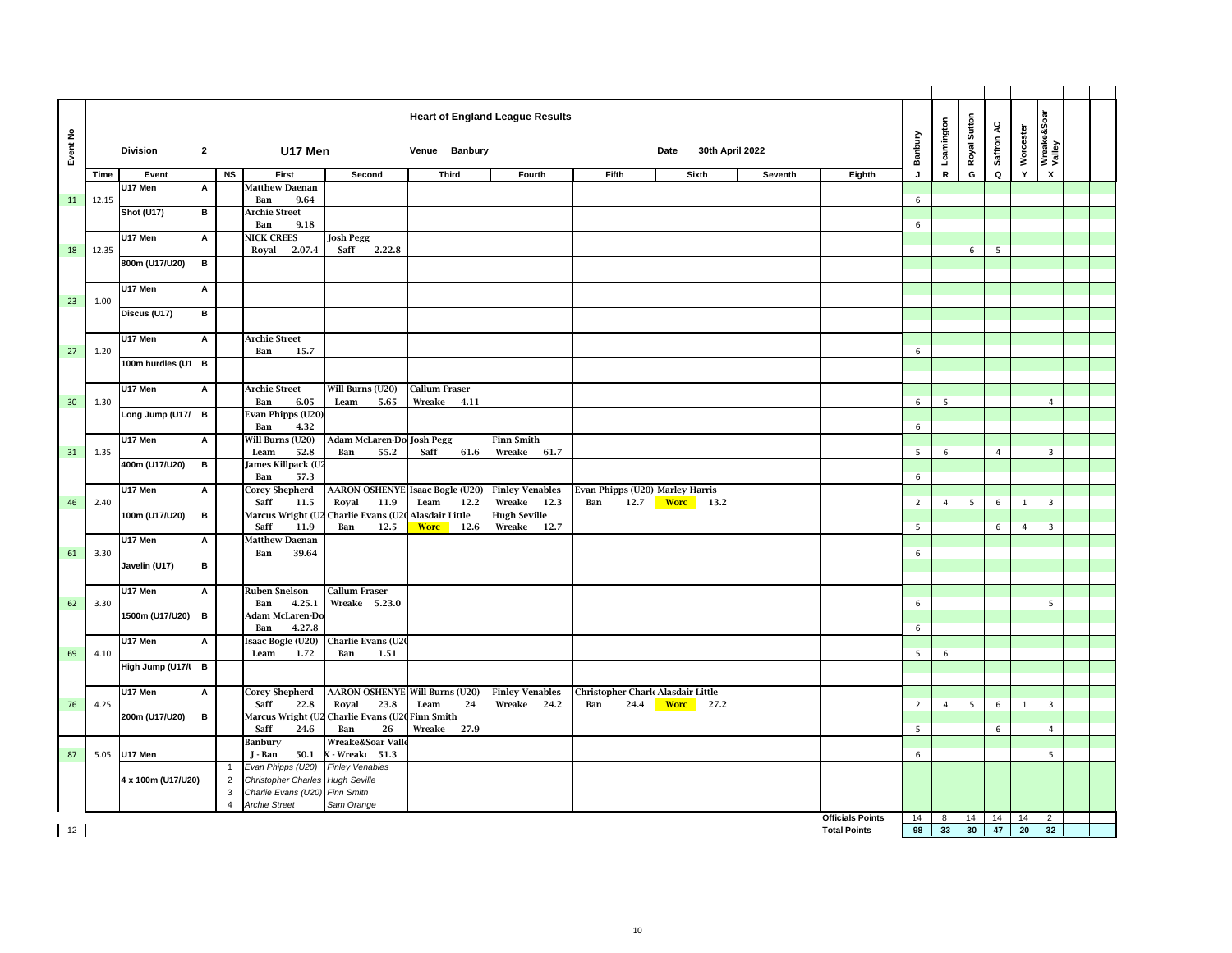# **Match Position 1 3 5 2 6 4 7 7**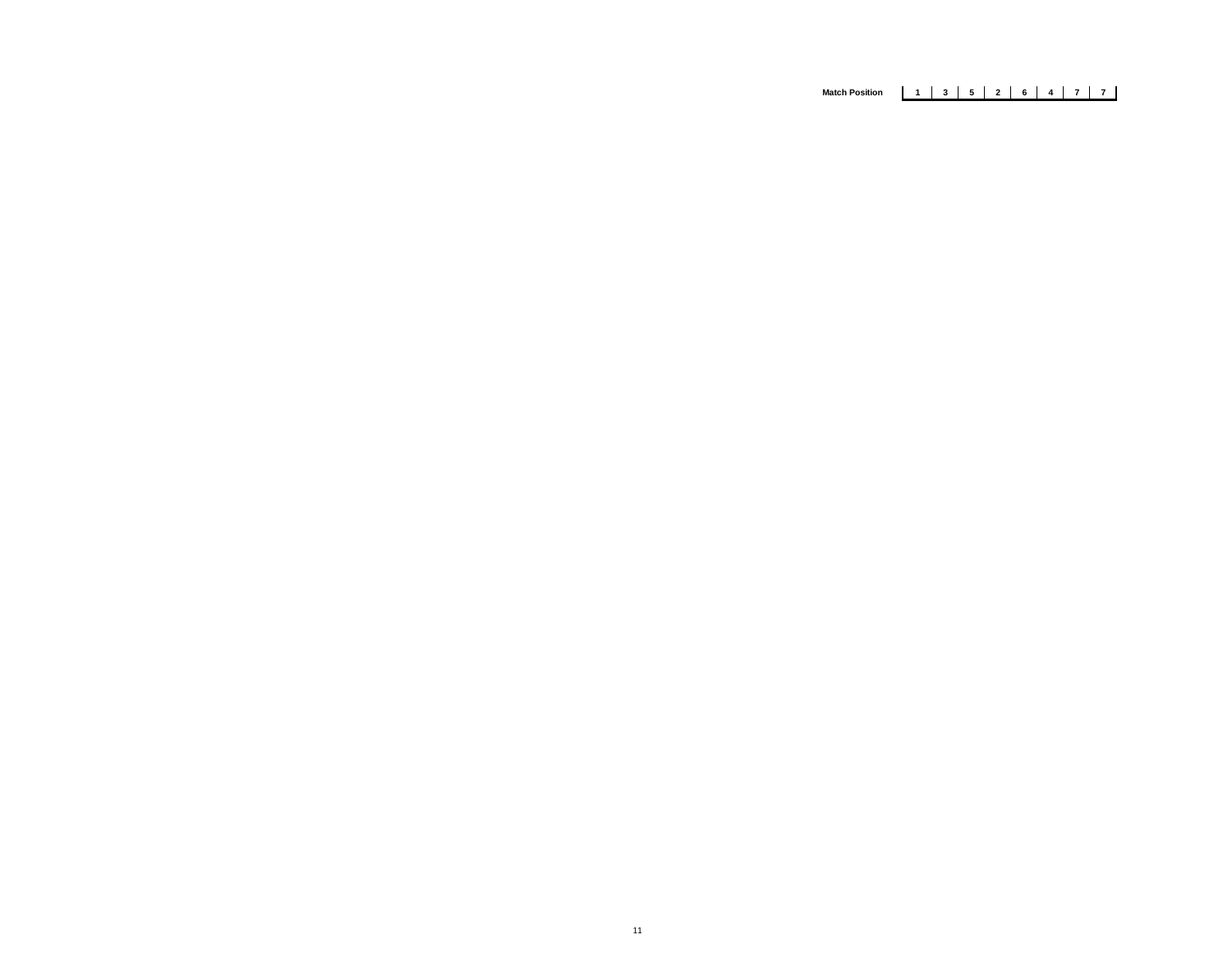|                |       |                    |                |                |                                          |                                       | <b>Heart of England League Results</b> |                     |                        |                                   |       |                         |         |                         |         | Leamington     | Royal Sutton   | Saffron AC              |                 | Wreake&Soar<br>Valley   |  |
|----------------|-------|--------------------|----------------|----------------|------------------------------------------|---------------------------------------|----------------------------------------|---------------------|------------------------|-----------------------------------|-------|-------------------------|---------|-------------------------|---------|----------------|----------------|-------------------------|-----------------|-------------------------|--|
| Event No       |       | <b>Division</b>    | $\overline{2}$ |                | U17 Female/Women                         |                                       | Venue Banbury                          |                     |                        |                                   |       | 30th April 2022<br>Date |         |                         | Banbury |                |                |                         | Worcester       |                         |  |
|                | Time  | Event              |                |                | First                                    | Second                                | <b>Third</b>                           |                     | Fourth                 | <b>Fifth</b>                      |       | <b>Sixth</b>            | Seventh | Eighth                  | J       | $\mathsf{R}$   | G              | Q                       | Y               | $\mathsf{x}$            |  |
|                |       | U17 Female         | А              |                | Zoe Gilbody                              | Lilia Mico                            | <b>MARTHA WOOD</b>                     |                     |                        |                                   |       |                         |         |                         |         |                |                |                         |                 |                         |  |
| $\overline{4}$ | 11.50 |                    |                |                | Wreake 4.37.3                            | <b>Worc</b> 4.51.5                    | Royal<br>5.25.5                        |                     |                        |                                   |       |                         |         |                         |         |                | $\overline{4}$ |                         | $5\overline{)}$ | 6                       |  |
|                |       | 1500m (U17/U20)    | B              |                | <b>Rosie Ashmore</b><br>Wreake<br>4.57.0 | <b>AMBER HOEY</b><br>Royal<br>5.43.4  |                                        |                     |                        |                                   |       |                         |         |                         |         |                | 5              |                         |                 | 6                       |  |
|                |       | U17 Female         | А              |                | Freya Dalrymple                          | Bella Wrightam                        | Lauren Wall                            |                     |                        |                                   |       |                         |         |                         |         |                |                |                         |                 |                         |  |
| 13             | 12.15 |                    |                |                | 29.34<br>Leam                            | Wreake<br>19.15                       | <b>Worc</b> 10.79                      |                     |                        |                                   |       |                         |         |                         |         | 6              |                |                         | $\overline{4}$  | 5                       |  |
|                |       | Javelin (U17)      | в              |                |                                          |                                       |                                        |                     |                        |                                   |       |                         |         |                         |         |                |                |                         |                 |                         |  |
|                |       |                    |                |                |                                          |                                       |                                        |                     |                        |                                   |       |                         |         |                         |         |                |                |                         |                 |                         |  |
|                |       | U17 Female         | А              |                | <b>Jasmine Hiscott</b>                   | <b>CHARLOTTE PRIN Scarlet Littell</b> |                                        |                     |                        |                                   |       |                         |         |                         |         |                |                |                         |                 |                         |  |
| 19             | 12.45 |                    |                |                | Saff<br>13.9                             | Royal<br>14.5                         | 16.6<br>Leam                           |                     |                        |                                   |       |                         |         |                         |         | $\overline{4}$ | 5              | 6                       |                 |                         |  |
|                |       | 80m hurdles (U17 B |                |                | Poppy Adkin<br>Saff<br>14.4              | Jessica Ames<br>Leam<br>17.9          |                                        |                     |                        |                                   |       |                         |         |                         |         | 5              |                | 6                       |                 |                         |  |
|                |       | U17 Female         | А              |                | Alice Lazenbury                          | SIAN DUVAL (U20) Bella Wrightam       |                                        |                     | <b>Eleanor Harwood</b> |                                   |       |                         |         |                         |         |                |                |                         |                 |                         |  |
| 28             | 1.30  |                    |                |                | 2.23.0<br><b>Worc</b>                    | Royal<br>2.24.9                       | Wreake 2.26.7                          | Saff                | 2.55.3                 |                                   |       |                         |         |                         |         |                | 5              | $\overline{\mathbf{3}}$ | 6               | $\overline{4}$          |  |
|                |       | 800m (U17/U20)     | в              |                | ZARA BUCHANAN Mya Woodward               |                                       |                                        |                     |                        |                                   |       |                         |         |                         |         |                |                |                         |                 |                         |  |
|                |       |                    |                |                | Royal<br>2.34.6                          | <b>Worc</b><br>2.43.7                 |                                        |                     |                        |                                   |       |                         |         |                         |         |                | 6              |                         | 5               |                         |  |
|                |       | U17 Female         | A              |                | Poppy Adkin                              | Bella Wrightam                        | <b>Freya Dalrymple</b>                 | <b>OLIVIA STRAW</b> |                        | <b>Alice Lazenbury</b>            |       |                         |         |                         |         |                |                |                         |                 |                         |  |
| 35             | 1.50  | <b>Shot (U17)</b>  | в              |                | Saff<br>9.08<br>Sophie Woodhead          | Wreake<br>8.51<br>Jasmine Hiscott     | Leam<br>8.39                           | Royal               | 6.71                   | <b>Worc</b>                       | 5.79  |                         |         |                         |         | $\overline{4}$ | 3              | 6                       | $\overline{2}$  | 5                       |  |
|                |       |                    |                |                | 6.92<br>Leam                             | Saff<br>6.53                          | 5.38<br>Wreake                         |                     |                        |                                   |       |                         |         |                         |         | 6              |                | 5                       |                 | 4                       |  |
|                |       | U17 Female         | А              |                | <b>IZZY THOMAS MAI</b>                   | Kacie Jones (U20)                     | <b>Phoebe Reuben</b>                   | Kiyomi Topham       |                        | Tami Yusuf                        |       |                         |         |                         |         |                |                |                         |                 |                         |  |
| 42             | 2.20  |                    |                |                | 12.6<br>Royal                            | 13.9<br>Saff                          | <b>Worc</b><br>14.2                    | Wreake              | 14.4                   | Leam                              | 14.4  |                         |         |                         |         | $\overline{2}$ | 6              | 5                       | $\overline{4}$  | $\overline{\mathbf{3}}$ |  |
|                |       | 100m (U17/U20)     | B              |                | <b>BETH CONNOLLY</b>                     | Scarlett Lewin (U                     | Grace Elmore                           |                     |                        |                                   |       |                         |         |                         |         |                |                |                         |                 |                         |  |
|                |       |                    |                |                | Roval<br>13.6                            | Saff<br>14.2                          | 14.6<br>Leam                           |                     |                        |                                   |       |                         |         |                         |         | $\overline{4}$ | 6              | 5                       |                 |                         |  |
| 48             | 2.40  | U17 Female         | А              |                |                                          |                                       |                                        |                     |                        |                                   |       |                         |         |                         |         |                |                |                         |                 |                         |  |
|                |       | Discus (U17)       | в              |                |                                          |                                       |                                        |                     |                        |                                   |       |                         |         |                         |         |                |                |                         |                 |                         |  |
|                |       |                    |                |                |                                          |                                       |                                        |                     |                        |                                   |       |                         |         |                         |         |                |                |                         |                 |                         |  |
|                |       | U17 Female         | А              |                |                                          | April Seaton (U20) Georgia Wharton    | <b>Freya Dalrymple</b>                 |                     |                        | <b>CHARLOTTE PRIN Zoe Gilbody</b> |       |                         |         |                         |         |                |                |                         |                 |                         |  |
| 57             | 3.20  |                    |                |                | Saff<br>1.61                             | <b>Worc</b><br>1.45                   | Leam<br>1.40                           | Royal               | 1.35                   | Wreake                            | 1.25  |                         |         |                         |         | $\overline{4}$ | 3              | 6                       | 5               | $\overline{z}$          |  |
|                |       | High Jump (U17/l B |                |                | Lauren Wall<br><b>Worc</b><br>1.40       | Poppy Adkin<br>Saff<br>1.35           | <b>Scarlet Littell</b><br>1.25<br>Leam |                     |                        |                                   |       |                         |         |                         |         | $\overline{4}$ |                | 5                       | 6               |                         |  |
|                |       | U17 Female         | А              |                | Sophie Shield                            | Sophie Woodhead                       | <b>BETH CONNOLLY</b>                   | <b>Lilia Mico</b>   |                        |                                   |       |                         |         |                         |         |                |                |                         |                 |                         |  |
| 64             | 3.45  |                    |                |                | Wreake<br>42.60                          | Leam<br>43.60                         | 43.80<br>Royal                         | <b>Worc</b>         | 45.30                  |                                   |       |                         |         |                         |         | 5              | $\overline{4}$ |                         | $\overline{3}$  | 6                       |  |
|                |       | 300m (U17/U20)     | в              |                |                                          |                                       |                                        |                     |                        |                                   |       |                         |         |                         |         |                |                |                         |                 |                         |  |
|                |       |                    |                |                |                                          |                                       |                                        |                     |                        |                                   |       |                         |         |                         |         |                |                |                         |                 |                         |  |
|                |       | U17 Female         | А              |                | April Seaton (U20) Phoebe Reuben         |                                       | Zoe Gilbody                            |                     | Scarlett Lewin (U2)    | Jessica Ames                      |       |                         |         |                         |         |                |                |                         |                 |                         |  |
| 67             | 4.00  | Long Jump (U17/ B  |                |                | Saff<br>5.2<br>Scarlett Lewin (U2        | <b>Worc</b><br>4.2                    | 4.0<br>Wreake                          | Saff                | 3.9                    | Leam                              | 3.8   |                         |         |                         |         | $\overline{2}$ |                | 6                       | 5               | $\overline{4}$          |  |
|                |       |                    |                |                | Saff<br>3.9                              |                                       |                                        |                     |                        |                                   |       |                         |         |                         |         |                |                | 6                       |                 |                         |  |
|                |       | U17 Female         | A              |                | <b>IZZY THOMAS MA Alice Lazenbury</b>    |                                       | <b>Sophie Shield</b>                   |                     | Kacie Jones (U20)      | Demi Leigh - Morr                 |       |                         |         |                         |         |                |                |                         |                 |                         |  |
| 70             | 4.10  |                    |                |                | 25.80<br>Royal                           | <b>Worc</b><br>27.70                  | Wreake<br>27.80                        | Saff                | 28.70                  | Leam                              | 32.50 |                         |         |                         |         | $\overline{2}$ | 6              | $\overline{3}$          | 5               | $\overline{4}$          |  |
|                |       | 200m (U17/U20)     | в              |                | <b>CHARLOTTE PRIN</b>                    | Favor Badmus (U2                      | Mia Faulkner                           |                     |                        |                                   |       |                         |         |                         |         |                |                |                         |                 |                         |  |
|                |       |                    |                |                | 27.70<br>Royal                           | Saff<br>31.00                         | Leam<br>32.30                          |                     |                        |                                   |       |                         |         |                         |         | 4              | 6              | 5                       |                 |                         |  |
|                |       |                    |                |                | Wreake&Soar Valle Saffron AC             |                                       | Leamington                             |                     |                        |                                   |       |                         |         |                         |         |                |                |                         |                 |                         |  |
| 84             | 4.50  | U17 Female         |                | $\overline{1}$ | X - Wreako<br>55.5<br>Sophie Shield      | Q - Saff<br>55.5<br>Favor Badmus (U20 | R - Leam<br>58.1<br>Sophie Woodhead    |                     |                        |                                   |       |                         |         |                         |         | $\overline{4}$ |                | 5                       |                 | 6                       |  |
|                |       | 4 x 100m (U17/U20) |                | $\overline{2}$ | Lyla Bryan                               | Kacie Jones (U20)                     | Jessica Ames                           |                     |                        |                                   |       |                         |         |                         |         |                |                |                         |                 |                         |  |
|                |       |                    |                | $\mathbf{3}$   | Kiyomi Topham                            | Scarlett Lewin (U20) Scarlet Littell  |                                        |                     |                        |                                   |       |                         |         |                         |         |                |                |                         |                 |                         |  |
|                |       |                    |                |                | Zoe Gilbody                              | April Seaton (U20)                    | Demi Leigh-Morris                      |                     |                        |                                   |       |                         |         |                         |         |                |                |                         |                 |                         |  |
|                |       |                    |                |                |                                          |                                       |                                        |                     |                        |                                   |       |                         |         | <b>Officials Points</b> | 14      | 8              | 14             | 14                      | 14              | $\overline{2}$          |  |
| 12             |       |                    |                |                |                                          |                                       |                                        |                     |                        |                                   |       |                         |         | <b>Total Points</b>     | 14      | 64             | 73             | 86                      | 64              | 57                      |  |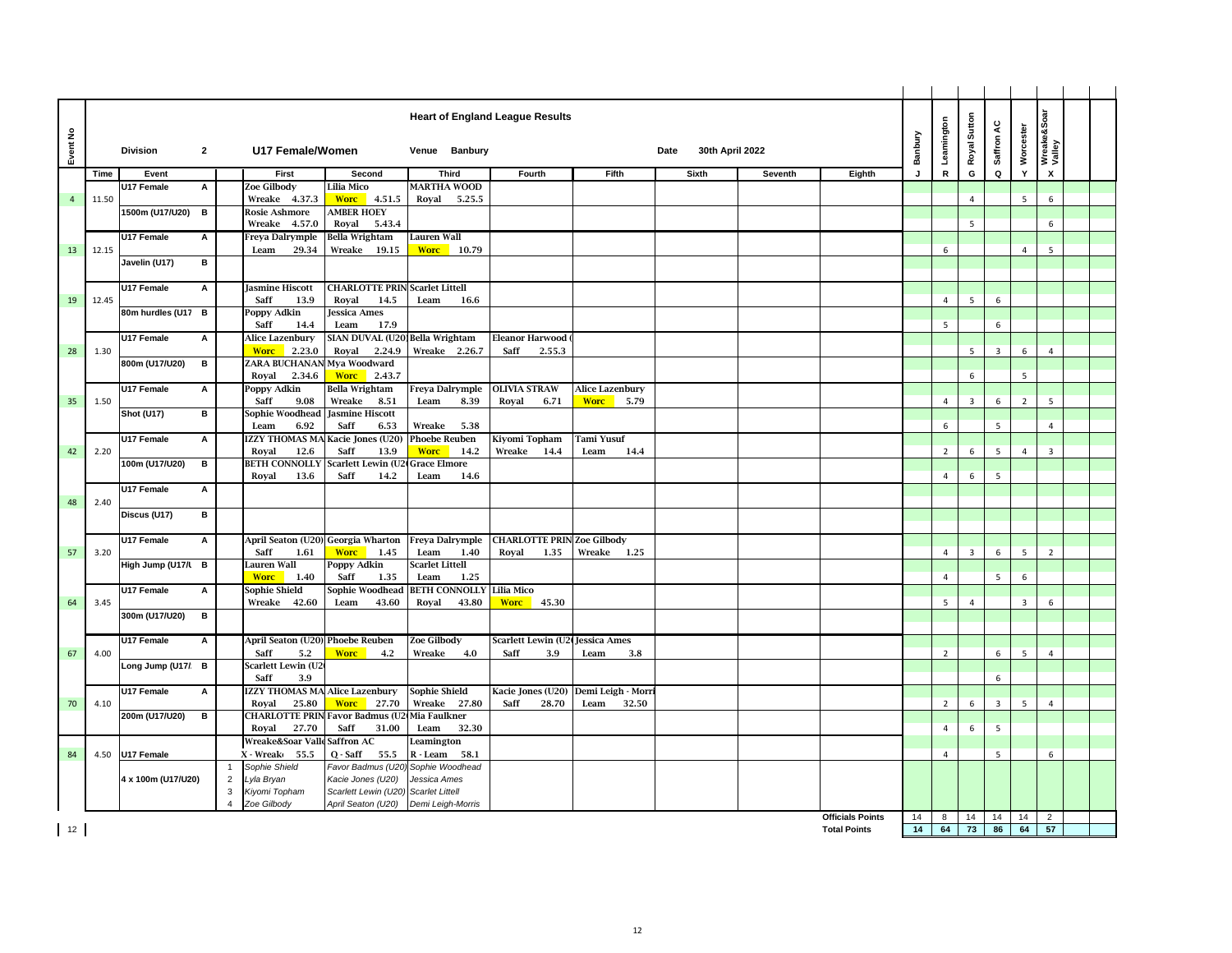# **Match Position 6 3 2 1 3 5 7 7**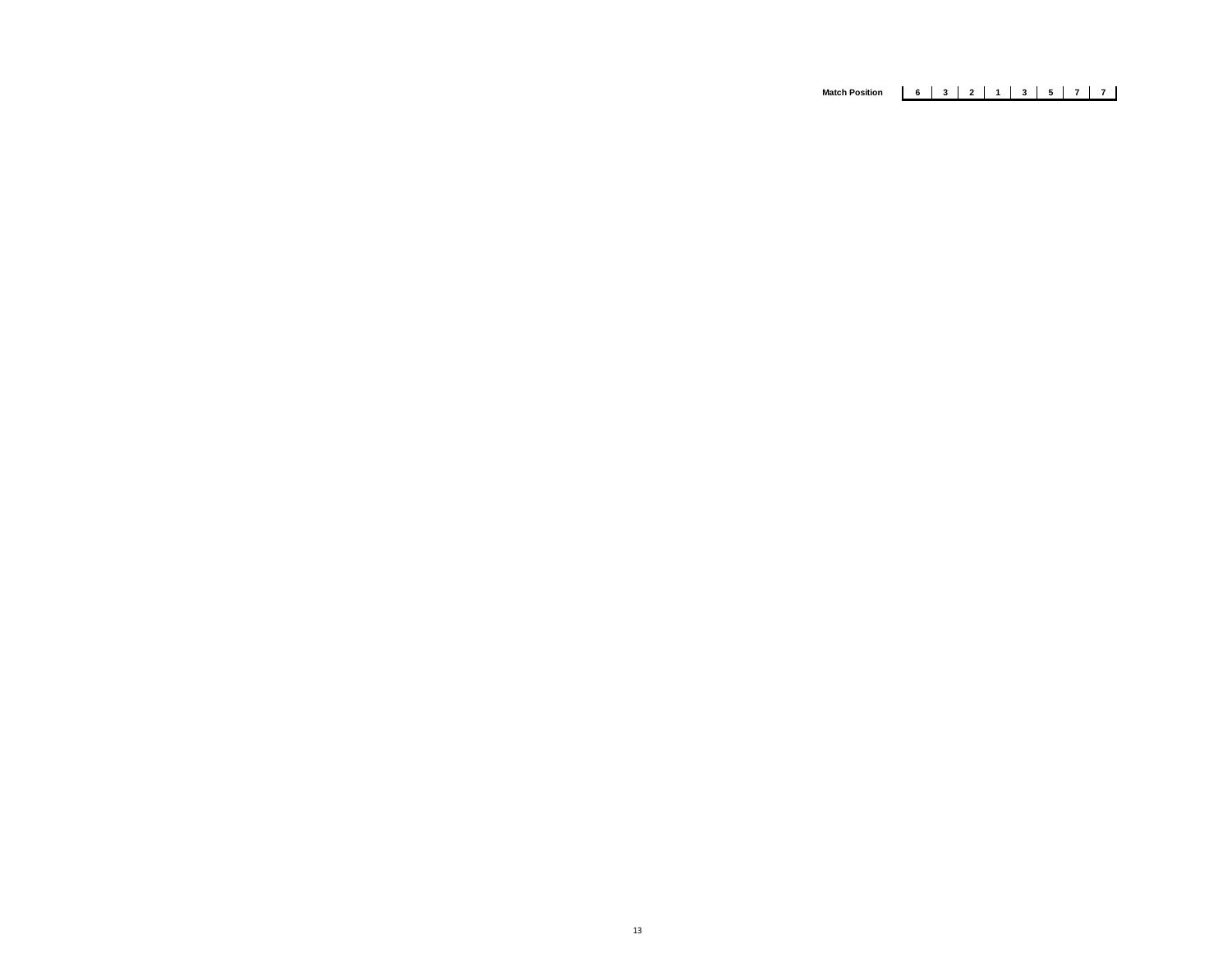| Event No |      | <b>Division</b>                     | $\overline{2}$ |           | <b>Guests - Non Scoring</b>                       |        | Venue Banbury | <b>Heart of England League Results</b> |       | 30th April 2022<br>Date |         |        | Banbury | Leamington | Royal Sutton | Saffron AC | Worcester | Wreake&Soar<br>Valley |  |
|----------|------|-------------------------------------|----------------|-----------|---------------------------------------------------|--------|---------------|----------------------------------------|-------|-------------------------|---------|--------|---------|------------|--------------|------------|-----------|-----------------------|--|
|          | Time | Event                               |                |           | First                                             | Second | <b>Third</b>  | Fourth                                 | Fifth | Sixth                   | Seventh | Eighth | J       | R          | G            | Q          | Y         | $\mathbf{x}$          |  |
| 88       |      | U13 Female<br>11.30 1500m           | А              | <b>NS</b> | <b>Fionnuala Brothert</b><br>52<br>Wreake 5.58.7  |        |               |                                        |       |                         |         |        |         |            |              |            |           |                       |  |
| 89       |      | U15 Female<br>11.40 1500m           | A              | <b>NS</b> | <b>Millie Thomas</b><br>103<br><b>Worc</b> 5.39.7 |        |               |                                        |       |                         |         |        |         |            |              |            |           |                       |  |
| 90       |      | U17 Female<br>11.50 1500m (U17/U20) | $\mathsf{A}$   | <b>NS</b> |                                                   |        |               |                                        |       |                         |         |        |         |            |              |            |           |                       |  |
| 91       |      | U13 Male<br>12.05 800m              | A              | <b>NS</b> |                                                   |        |               |                                        |       |                         |         |        |         |            |              |            |           |                       |  |
| 92       |      | U15 Male<br>12.25 800m              | A              | <b>NS</b> | <b>Jack Llewelyn</b><br>Wreake 2.19.0             |        |               |                                        |       |                         |         |        |         |            |              |            |           |                       |  |
| 93       |      | U17 Men<br>12.35 800m (U17/U20)     | A              | <b>NS</b> |                                                   |        |               |                                        |       |                         |         |        |         |            |              |            |           |                       |  |
| 94       | 1.00 | U13 Female<br>800m                  | A              | <b>NS</b> | Ava Jenkins<br>3.06.2<br>Ban                      |        |               |                                        |       |                         |         |        |         |            |              |            |           |                       |  |
| 95       | 1.10 | U15 Female<br>800m                  | A              | <b>NS</b> | <b>EMILY LLOYLD</b><br>Royal 2.52.2               |        |               |                                        |       |                         |         |        |         |            |              |            |           |                       |  |
| 96       |      | U17 Female<br>1.30 800m (U17/U20)   | $\mathsf{A}$   | <b>NS</b> | <b>AMAYA TISDALE</b><br>- 5<br>2.44.3<br>Royal    |        |               |                                        |       |                         |         |        |         |            |              |            |           |                       |  |
| 97       | 3.10 | U13 Male<br>1500m                   | А              | <b>NS</b> |                                                   |        |               |                                        |       |                         |         |        |         |            |              |            |           |                       |  |
| 98       | 3.20 | U15 Male<br>1500m                   | A              | <b>NS</b> |                                                   |        |               |                                        |       |                         |         |        |         |            |              |            |           |                       |  |
| 99       |      | U17 Men<br>3.30 1500m (U17/U20)     | А              | <b>NS</b> |                                                   |        |               |                                        |       |                         |         |        |         |            |              |            |           |                       |  |